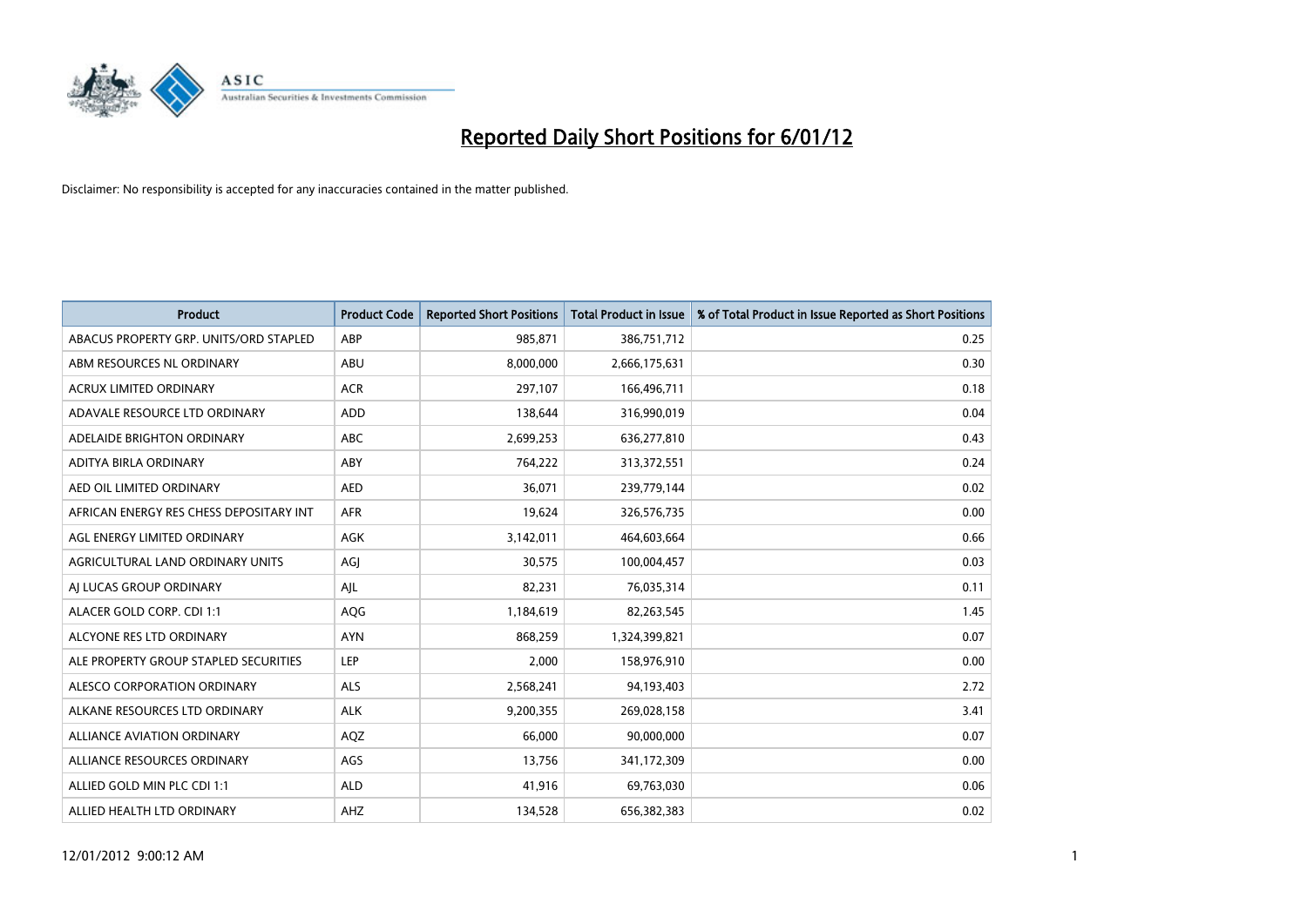

| <b>Product</b>                          | <b>Product Code</b> | <b>Reported Short Positions</b> | <b>Total Product in Issue</b> | % of Total Product in Issue Reported as Short Positions |
|-----------------------------------------|---------------------|---------------------------------|-------------------------------|---------------------------------------------------------|
| ALTONA MINING LTD ORDINARY              | <b>AOH</b>          | 828,956                         | 518,757,704                   | 0.16                                                    |
| ALUMINA LIMITED ORDINARY                | <b>AWC</b>          | 32,718,279                      | 2,440,196,187                 | 1.33                                                    |
| AMADEUS ENERGY ORDINARY                 | AMU                 | 454,000                         | 274,786,018                   | 0.17                                                    |
| AMALGAMATED HOLDINGS ORDINARY           | <b>AHD</b>          | 21,221                          | 157,533,146                   | 0.01                                                    |
| AMCOR LIMITED ORDINARY                  | <b>AMC</b>          | 3,510,926                       | 1,213,746,007                 | 0.27                                                    |
| AMP LIMITED ORDINARY                    | AMP                 | 7,858,113                       | 2,854,672,784                 | 0.25                                                    |
| AMPELLA MINING ORDINARY                 | <b>AMX</b>          | 564,410                         | 205,985,108                   | 0.28                                                    |
| ANSELL LIMITED ORDINARY                 | <b>ANN</b>          | 2,849,968                       | 130,656,668                   | 2.17                                                    |
| ANTARES ENERGY LTD ORDINARY             | AZZ                 | 92,168                          | 260,000,000                   | 0.04                                                    |
| ANZ BANKING GRP LTD ORDINARY            | ANZ                 | 13,836,572                      | 2,678,835,014                 | 0.49                                                    |
| APA GROUP STAPLED SECURITIES            | <b>APA</b>          | 8,377,047                       | 639,334,625                   | 1.31                                                    |
| APEX MINERALS NL ORDINARY               | <b>AXM</b>          | 885,146                         | 5,550,243,713                 | 0.02                                                    |
| APN EUROPEAN RETAIL UNITS STAPLED SEC.  | <b>AEZ</b>          | 11,832                          | 544,910,660                   | 0.00                                                    |
| APN NEWS & MEDIA ORDINARY               | <b>APN</b>          | 21,981,198                      | 630,211,415                   | 3.49                                                    |
| AQUARIUS PLATINUM. ORDINARY             | <b>AOP</b>          | 2,509,493                       | 470,312,578                   | 0.51                                                    |
| AQUILA RESOURCES ORDINARY               | <b>AQA</b>          | 6,033,678                       | 411,804,442                   | 1.44                                                    |
| ARAFURA RESOURCE LTD ORDINARY           | <b>ARU</b>          | 11,177,947                      | 367,980,342                   | 3.01                                                    |
| ARB CORPORATION ORDINARY                | <b>ARP</b>          | 15,624                          | 72,481,302                    | 0.01                                                    |
| ARDENT LEISURE GROUP STAPLED SECURITIES | AAD                 | 591,979                         | 324,236,390                   | 0.18                                                    |
| ARISTOCRAT LEISURE ORDINARY             | <b>ALL</b>          | 23,176,405                      | 543,181,024                   | 4.28                                                    |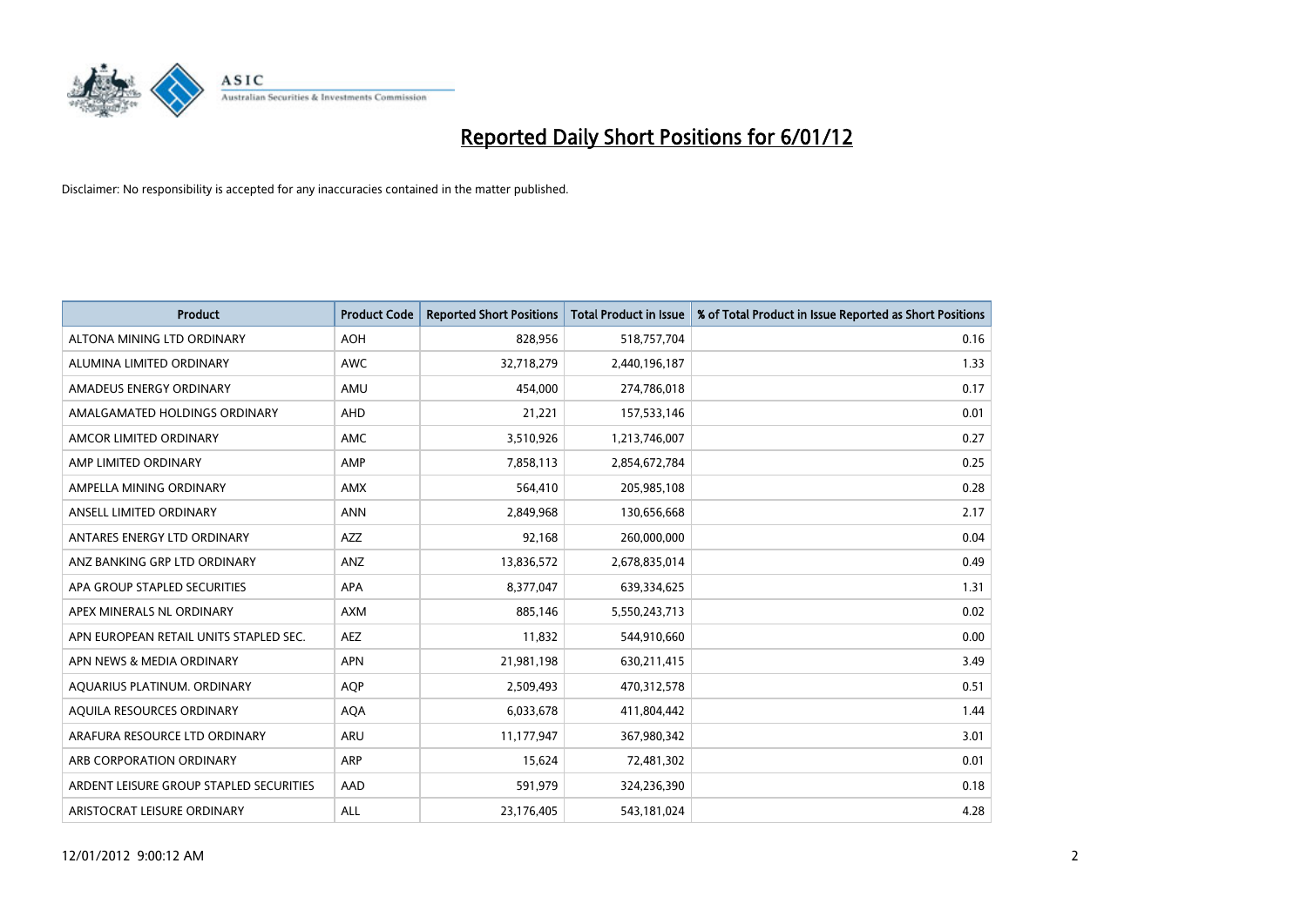

| <b>Product</b>                          | <b>Product Code</b> | <b>Reported Short Positions</b> | <b>Total Product in Issue</b> | % of Total Product in Issue Reported as Short Positions |
|-----------------------------------------|---------------------|---------------------------------|-------------------------------|---------------------------------------------------------|
| ASCIANO LIMITED ORDINARY                | <b>AIO</b>          | 4,831,489                       | 975,385,664                   | 0.48                                                    |
| ASG GROUP LIMITED ORDINARY              | <b>ASZ</b>          | 171,613                         | 171,456,889                   | 0.10                                                    |
| ASPEN GROUP ORD/UNITS STAPLED           | <b>APZ</b>          | 975,727                         | 591,084,183                   | 0.15                                                    |
| ASPIRE MINING LTD ORDINARY              | <b>AKM</b>          | 575,382                         | 620,594,556                   | 0.09                                                    |
| <b>ASTON RES LTD ORDINARY</b>           | <b>AZT</b>          | 205.892                         | 204,668,861                   | 0.09                                                    |
| ASTRO JAP PROP GROUP STAPLED SECURITIES | AJA                 | 22,295                          | 58,445,002                    | 0.03                                                    |
| ASX LIMITED ORDINARY                    | <b>ASX</b>          | 2,208,228                       | 175,136,729                   | 1.26                                                    |
| ATLAS IRON LIMITED ORDINARY             | <b>AGO</b>          | 17,295,357                      | 894,684,560                   | 1.93                                                    |
| <b>AURORA OIL &amp; GAS ORDINARY</b>    | <b>AUT</b>          | 11,827,933                      | 411,655,343                   | 2.87                                                    |
| <b>AUSDRILL LIMITED ORDINARY</b>        | <b>ASL</b>          | 159,481                         | 303,188,155                   | 0.04                                                    |
| AUSENCO LIMITED ORDINARY                | AAX                 | 998,635                         | 123,258,843                   | 0.80                                                    |
| <b>AUSTAL LIMITED ORDINARY</b>          | ASB                 | 234,131                         | 188,069,638                   | 0.12                                                    |
| <b>AUSTAR UNITED ORDINARY</b>           | <b>AUN</b>          | 11,890,991                      | 1,271,505,737                 | 0.93                                                    |
| <b>AUSTBROKERS HOLDINGS ORDINARY</b>    | <b>AUB</b>          | 2                               | 55,545,576                    | 0.00                                                    |
| AUSTIN ENGINEERING ORDINARY             | <b>ANG</b>          | 55,768                          | 72,314,403                    | 0.07                                                    |
| <b>AUSTRALAND ASSETS ASSETS</b>         | <b>AAZPB</b>        | 1.168                           | 2,750,000                     | 0.04                                                    |
| AUSTRALAND PROPERTY STAPLED SECURITY    | <b>ALZ</b>          | 441,657                         | 576,846,597                   | 0.06                                                    |
| AUSTRALIAN AGRICULT. ORDINARY           | AAC                 | 948,305                         | 312,892,824                   | 0.29                                                    |
| <b>AUSTRALIAN EDUCATION UNITS</b>       | <b>AEU</b>          | 625,000                         | 175,465,397                   | 0.36                                                    |
| AUSTRALIAN INFRASTR. UNITS/ORDINARY     | <b>AIX</b>          | 10,556,090                      | 620,733,944                   | 1.70                                                    |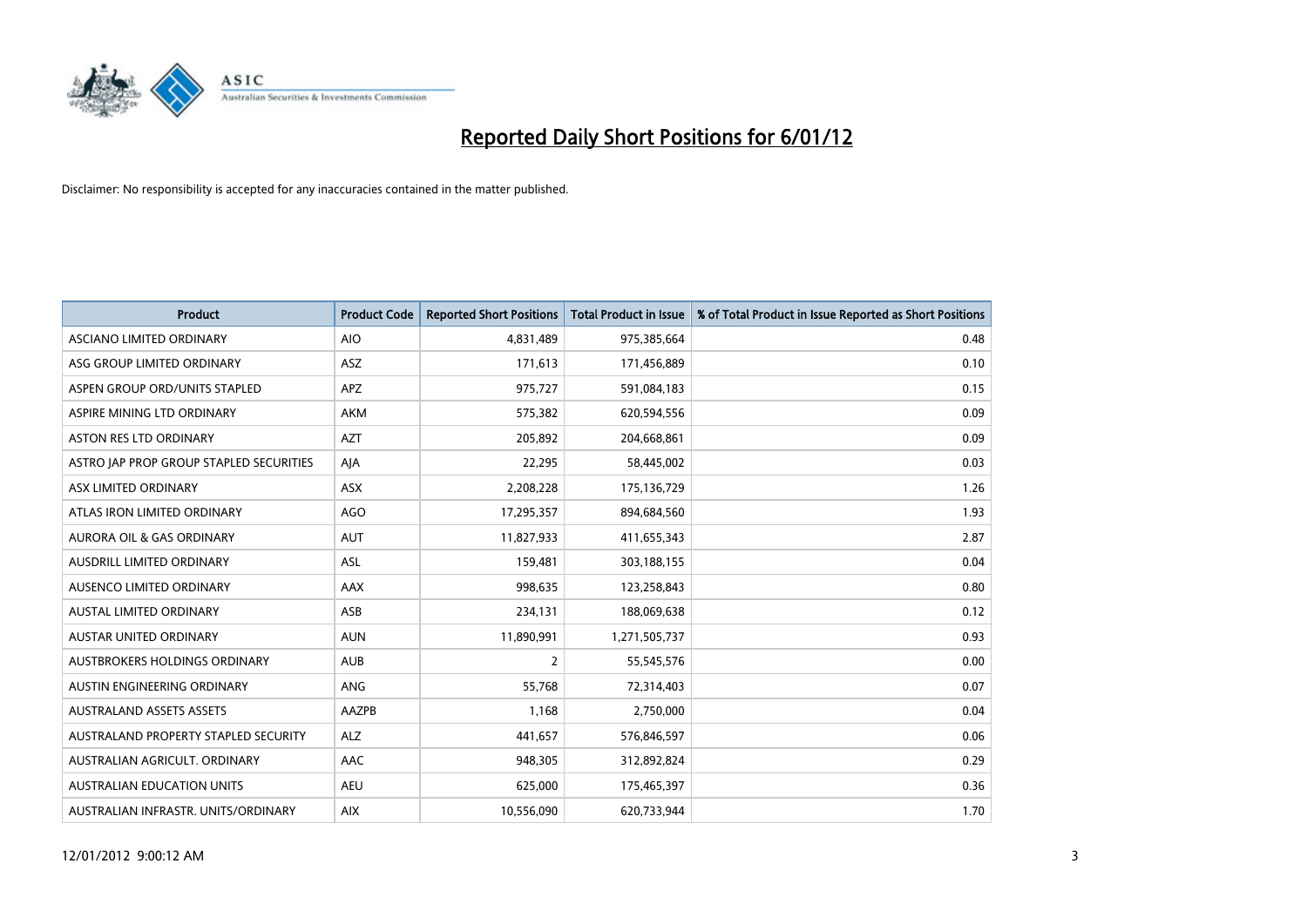

| <b>Product</b>                       | <b>Product Code</b> | <b>Reported Short Positions</b> | <b>Total Product in Issue</b> | % of Total Product in Issue Reported as Short Positions |
|--------------------------------------|---------------------|---------------------------------|-------------------------------|---------------------------------------------------------|
| AUSTRALIAN MINES LTD ORDINARY        | <b>AUZ</b>          | 1,400,000                       | 636,910,317                   | 0.22                                                    |
| AUSTRALIAN PHARM. ORDINARY           | API                 | 357,390                         | 488,115,883                   | 0.07                                                    |
| AUTOMOTIVE HOLDINGS ORDINARY         | <b>AHE</b>          | 4,742                           | 260,579,682                   | 0.00                                                    |
| AVANCO RESOURCES LTD ORDINARY        | AVB                 | 60,000                          | 800,355,710                   | 0.01                                                    |
| AVEXA LIMITED ORDINARY               | <b>AVX</b>          | 243,657                         | 847,688,779                   | 0.03                                                    |
| AWE LIMITED ORDINARY                 | <b>AWE</b>          | 1,035,423                       | 521,871,941                   | 0.19                                                    |
| AZUMAH RESOURCES ORDINARY            | <b>AZM</b>          | 286,232                         | 282,020,356                   | 0.11                                                    |
| <b>BANDANNA ENERGY ORDINARY</b>      | <b>BND</b>          | 1,710,531                       | 528,481,199                   | 0.33                                                    |
| BANK OF QUEENSLAND. ORDINARY         | <b>BOQ</b>          | 11,211,509                      | 229,598,329                   | 4.86                                                    |
| <b>BANNERMAN RESOURCES ORDINARY</b>  | <b>BMN</b>          | 46,902                          | 272,892,883                   | 0.02                                                    |
| <b>BASE RES LIMITED ORDINARY</b>     | <b>BSE</b>          | 1,255,874                       | 460,440,029                   | 0.28                                                    |
| <b>BATHURST RESOURCES ORDINARY</b>   | <b>BTU</b>          | 13,388,460                      | 689,447,997                   | 1.96                                                    |
| <b>BAUXITE RESOURCE LTD ORDINARY</b> | <b>BAU</b>          | 12,000                          | 235,379,896                   | 0.01                                                    |
| <b>BC IRON LIMITED ORDINARY</b>      | <b>BCI</b>          | 320,039                         | 95,311,000                    | 0.33                                                    |
| BEACH ENERGY LIMITED ORDINARY        | <b>BPT</b>          | 8,682,461                       | 1,112,199,119                 | 0.79                                                    |
| BEADELL RESOURCE LTD ORDINARY        | <b>BDR</b>          | 4,297,625                       | 657,906,946                   | 0.65                                                    |
| BENDIGO AND ADELAIDE ORDINARY        | <b>BEN</b>          | 5,763,113                       | 383,745,148                   | 1.50                                                    |
| BERKELEY RESOURCES ORDINARY          | <b>BKY</b>          | 357,163                         | 174,298,273                   | 0.20                                                    |
| BETASHARES ASX RES ETF UNITS         | <b>ORE</b>          | 88,570                          | 4,219,665                     | 2.10                                                    |
| <b>BHP BILLITON LIMITED ORDINARY</b> | <b>BHP</b>          | 19,062,742                      | 3,211,691,105                 | 0.57                                                    |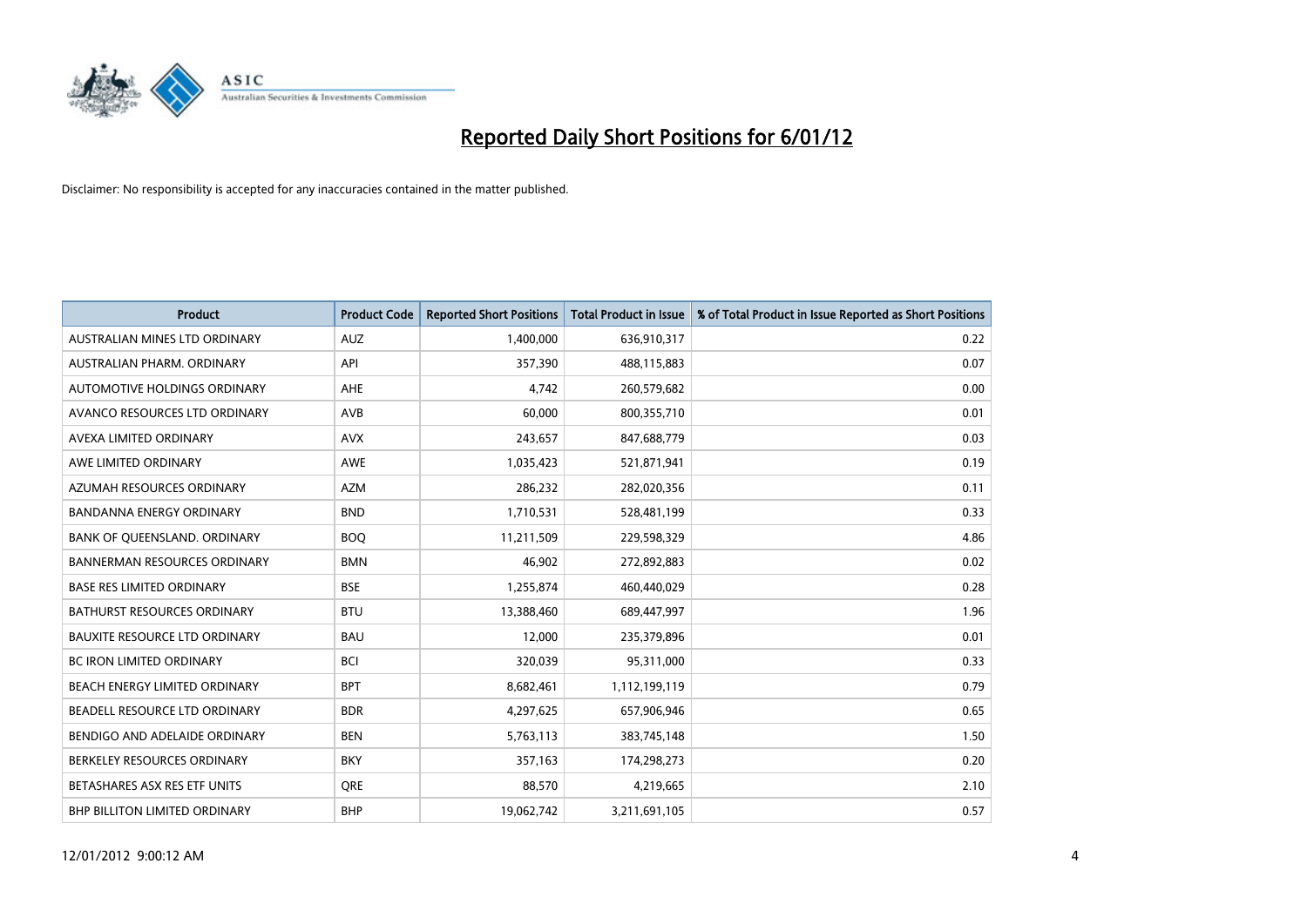

| <b>Product</b>                       | <b>Product Code</b> | <b>Reported Short Positions</b> | <b>Total Product in Issue</b> | % of Total Product in Issue Reported as Short Positions |
|--------------------------------------|---------------------|---------------------------------|-------------------------------|---------------------------------------------------------|
| <b>BILLABONG ORDINARY</b>            | <b>BBG</b>          | 26,659,467                      | 255,102,103                   | 10.45                                                   |
| <b>BIONOMICS LIMITED ORDINARY</b>    | <b>BNO</b>          | 4,513                           | 344,781,779                   | 0.00                                                    |
| <b>BIOTA HOLDINGS ORDINARY</b>       | <b>BTA</b>          | 1,410,391                       | 181,703,711                   | 0.78                                                    |
| <b>BISALLOY STEEL ORDINARY</b>       | <b>BIS</b>          | 84,480                          | 216,455,965                   | 0.04                                                    |
| BKI INVESTMENT LTD ORDINARY          | BKI                 | 508                             | 425,549,573                   | 0.00                                                    |
| <b>BLACKTHORN RESOURCES ORDINARY</b> | <b>BTR</b>          | 35,848                          | 122,918,000                   | 0.03                                                    |
| <b>BLUESCOPE STEEL LTD ORDINARY</b>  | <b>BSL</b>          | 31,029,320                      | 3,349,185,247                 | 0.93                                                    |
| <b>BOART LONGYEAR ORDINARY</b>       | <b>BLY</b>          | 2,960,313                       | 461,163,412                   | 0.64                                                    |
| <b>BOOM LOGISTICS ORDINARY</b>       | <b>BOL</b>          | 337,999                         | 468,663,585                   | 0.07                                                    |
| BORAL LIMITED, ORDINARY              | <b>BLD</b>          | 25,834,337                      | 744,729,957                   | 3.45                                                    |
| BOTSWANA METALS LTD ORDINARY         | <b>BML</b>          | 7,000                           | 143,717,013                   | 0.00                                                    |
| <b>BOW ENERGY LIMITED ORDINARY</b>   | <b>BOW</b>          | 21,917                          | 361,926,672                   | 0.01                                                    |
| <b>BRADKEN LIMITED ORDINARY</b>      | <b>BKN</b>          | 2,220,487                       | 166,624,800                   | 1.33                                                    |
| <b>BRAMBLES LIMITED ORDINARY</b>     | <b>BXB</b>          | 12,084,867                      | 1,480,384,307                 | 0.80                                                    |
| <b>BREVILLE GROUP LTD ORDINARY</b>   | <b>BRG</b>          | 2,739                           | 130,095,322                   | 0.00                                                    |
| BRICKWORKS LIMITED ORDINARY          | <b>BKW</b>          | 77,884                          | 147,567,333                   | 0.05                                                    |
| <b>BROCKMAN RESOURCES ORDINARY</b>   | <b>BRM</b>          | 104,723                         | 144,803,151                   | 0.06                                                    |
| BT INVESTMENT MNGMNT ORDINARY        | <b>BTT</b>          | 1,128,959                       | 267,906,977                   | 0.42                                                    |
| <b>BURU ENERGY ORDINARY</b>          | <b>BRU</b>          | 6,246,077                       | 234,204,477                   | 2.67                                                    |
| <b>BWP TRUST ORDINARY UNITS</b>      | <b>BWP</b>          | 340.615                         | 520,012,793                   | 0.05                                                    |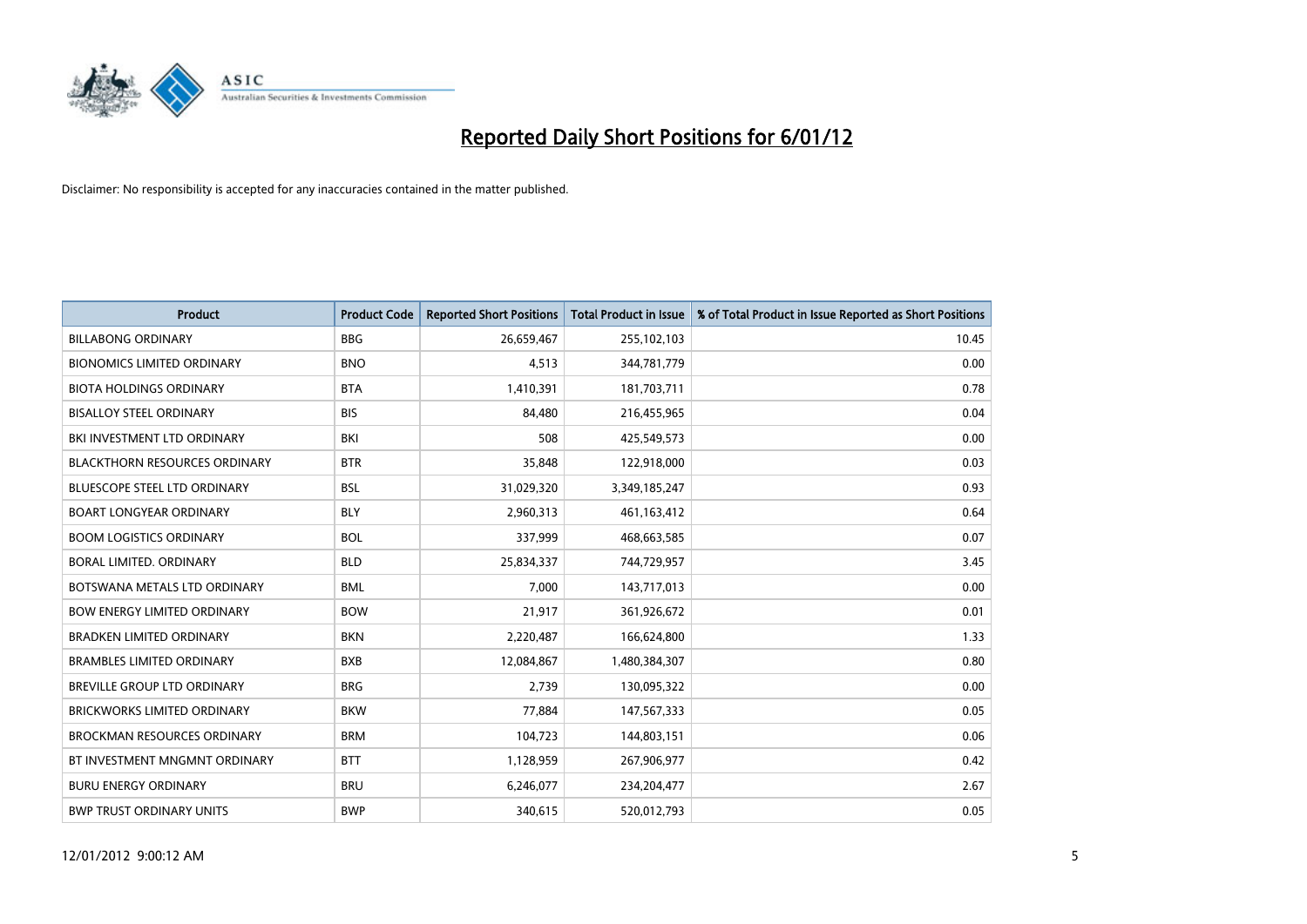

| <b>Product</b>                          | <b>Product Code</b> | <b>Reported Short Positions</b> | <b>Total Product in Issue</b> | % of Total Product in Issue Reported as Short Positions |
|-----------------------------------------|---------------------|---------------------------------|-------------------------------|---------------------------------------------------------|
| CABCHARGE AUSTRALIA ORDINARY            | CAB                 | 257,801                         | 120,437,014                   | 0.20                                                    |
| CALTEX AUSTRALIA ORDINARY               | <b>CTX</b>          | 6,365,480                       | 270,000,000                   | 2.34                                                    |
| <b>CAMPBELL BROTHERS ORDINARY</b>       | <b>CPB</b>          | 748,198                         | 67,503,411                    | 1.10                                                    |
| CAPE LAMBERT RES LTD ORDINARY           | <b>CFE</b>          | 723,375                         | 688,108,792                   | 0.10                                                    |
| CAR PARK TECH LTD ORDINARY              | <b>CPZ</b>          | 90,000                          | 133,358,602                   | 0.07                                                    |
| CARABELLA RES LTD ORDINARY              | <b>CLR</b>          | 95,228                          | 123,101,882                   | 0.08                                                    |
| <b>CARBON ENERGY ORDINARY</b>           | <b>CNX</b>          | 482,606                         | 768,126,960                   | 0.06                                                    |
| CARDNO LIMITED ORDINARY                 | CDD                 | 6,408                           | 112,883,692                   | 0.00                                                    |
| CARNARVON PETROLEUM ORDINARY            | <b>CVN</b>          | 1,689,456                       | 693,320,634                   | 0.24                                                    |
| CARNEGIE WAVE ENERGY ORDINARY           | <b>CWE</b>          | 83,000                          | 1,021,487,627                 | 0.01                                                    |
| CARPATHIAN RESOURCES ORDINARY           | <b>CPN</b>          | 75,000                          | 304,535,101                   | 0.02                                                    |
| CARPENTARIA EXP. LTD ORDINARY           | CAP                 | 9,777                           | 98,991,301                    | 0.01                                                    |
| CARSALES.COM LTD ORDINARY               | <b>CRZ</b>          | 12,655,535                      | 233, 264, 223                 | 5.43                                                    |
| <b>CASH CONVERTERS ORDINARY</b>         | CCV                 | 92,958                          | 379,761,025                   | 0.02                                                    |
| <b>CASPIAN OIL &amp; GAS ORDINARY</b>   | <b>CIG</b>          | 50,000                          | 1,331,500,513                 | 0.00                                                    |
| <b>CELLNET GROUP ORDINARY</b>           | <b>CLT</b>          | 1,342                           | 60,978,107                    | 0.00                                                    |
| CENTRAL PETROLEUM ORDINARY              | <b>CTP</b>          | 11,455                          | 1,073,304,842                 | 0.00                                                    |
| CENTRO PROPERTIES UNITS/ORD STAPLED     | <b>CNP</b>          | 2,537                           | 972,414,514                   | 0.00                                                    |
| CENTRO RETAIL AUST ORD/UNIT STAPLED SEC | <b>CRF</b>          | 40,713                          | 1,340,723,189                 | 0.00                                                    |
| CENTRO RETAIL GROUP STAPLED SECURITIES  | <b>CER</b>          | 452,940                         | 2,286,399,424                 | 0.02                                                    |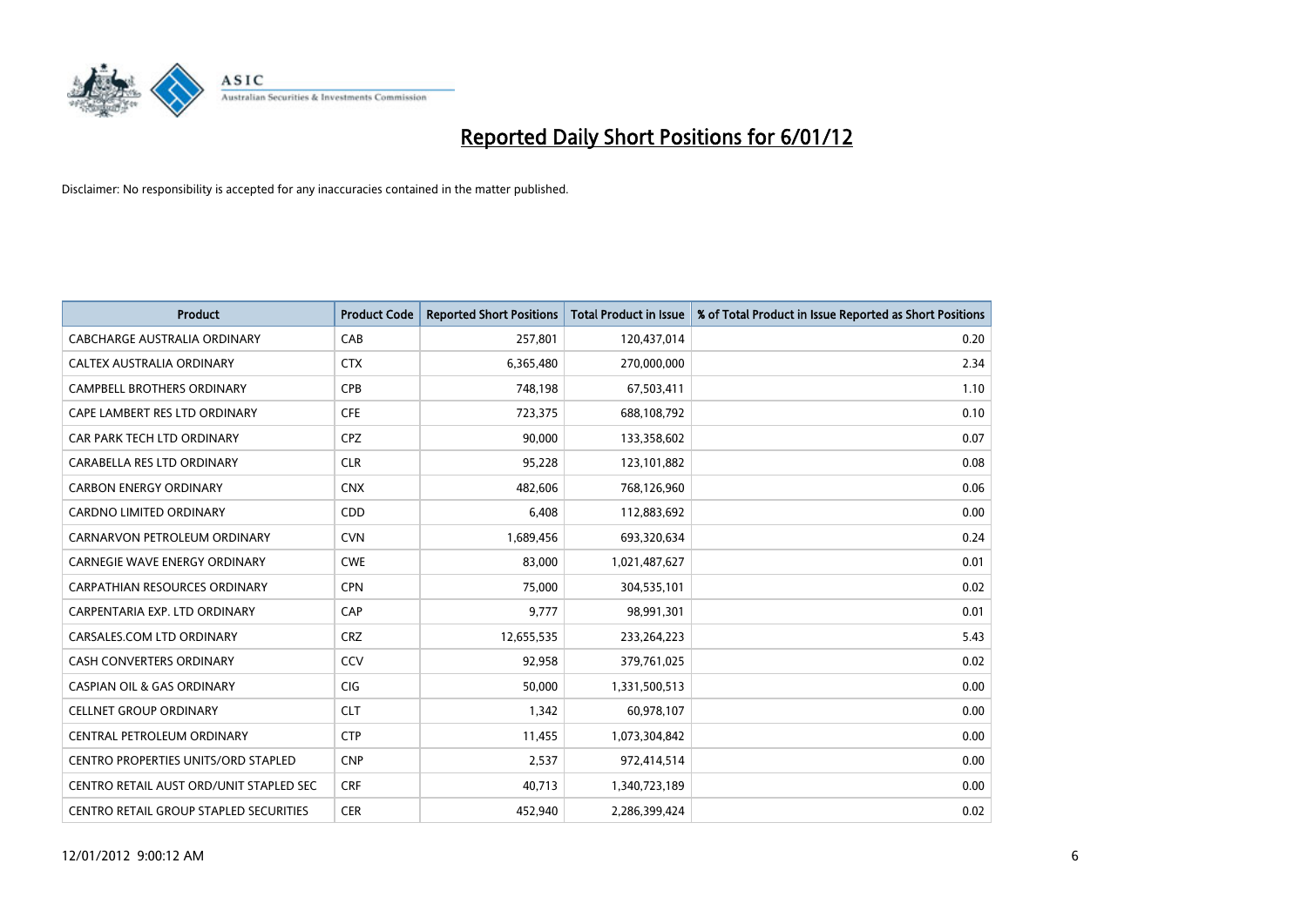

| <b>Product</b>                           | <b>Product Code</b> | <b>Reported Short Positions</b> | <b>Total Product in Issue</b> | % of Total Product in Issue Reported as Short Positions |
|------------------------------------------|---------------------|---------------------------------|-------------------------------|---------------------------------------------------------|
| <b>CERAMIC FUEL CELLS ORDINARY</b>       | <b>CFU</b>          | 227,430                         | 1,366,298,863                 | 0.02                                                    |
| CERRO RESOURCES NL ORDINARY              | <b>CIO</b>          | 1,600                           | 748,768,606                   | 0.00                                                    |
| <b>CFS RETAIL PROPERTY UNITS</b>         | <b>CFX</b>          | 84,814,402                      | 2,839,591,911                 | 2.98                                                    |
| CGA MINING LIMITED ORDINARY              | <b>CGX</b>          | 9,132                           | 333,475,726                   | 0.00                                                    |
| <b>CHALICE GOLD MINES ORDINARY</b>       | <b>CHN</b>          | 200                             | 250,030,886                   | 0.00                                                    |
| <b>CHALLENGER DIV.PRO. STAPLED UNITS</b> | <b>CDI</b>          | 96,520                          | 883,903,667                   | 0.00                                                    |
| <b>CHALLENGER INFRAST, STAPLED UNITS</b> | <b>CIF</b>          | 71,859                          | 316,223,785                   | 0.02                                                    |
| CHALLENGER LIMITED ORDINARY              | <b>CGF</b>          | 7,346,082                       | 552,513,723                   | 1.33                                                    |
| CHANDLER MACLEOD LTD ORDINARY            | <b>CMG</b>          | 11,970                          | 466,466,720                   | 0.00                                                    |
| CHARTER HALL GROUP STAPLED US PROHIBIT.  | <b>CHC</b>          | 119,422                         | 308,055,896                   | 0.03                                                    |
| <b>CHARTER HALL OFFICE UNIT</b>          | CQO                 | 6,107,994                       | 493,319,730                   | 1.23                                                    |
| <b>CHARTER HALL RETAIL UNITS</b>         | <b>COR</b>          | 1,625,508                       | 299,628,571                   | 0.53                                                    |
| <b>CHORUS LIMITED ORDINARY</b>           | <b>CNU</b>          | 752,093                         | 385,082,123                   | 0.19                                                    |
| CITIGOLD CORP LTD ORDINARY               | <b>CTO</b>          | 1,497,665                       | 1,105,078,301                 | 0.13                                                    |
| CLINUVEL PHARMACEUT, ORDINARY            | CUV                 | 4,127                           | 30,844,206                    | 0.01                                                    |
| <b>CLOUGH LIMITED ORDINARY</b>           | <b>CLO</b>          | 131,741                         | 769,416,269                   | 0.02                                                    |
| COAL OF AFRICA LTD ORDINARY              | <b>CZA</b>          | 231,817                         | 662,284,573                   | 0.03                                                    |
| COALSPUR MINES LTD ORDINARY              | <b>CPL</b>          | 800,529                         | 579,768,744                   | 0.14                                                    |
| <b>COBAR CONSOLIDATED ORDINARY</b>       | CCU                 | 22,470                          | 206,918,037                   | 0.01                                                    |
| COCA-COLA AMATIL ORDINARY                | <b>CCL</b>          | 9,900,081                       | 759,567,552                   | 1.28                                                    |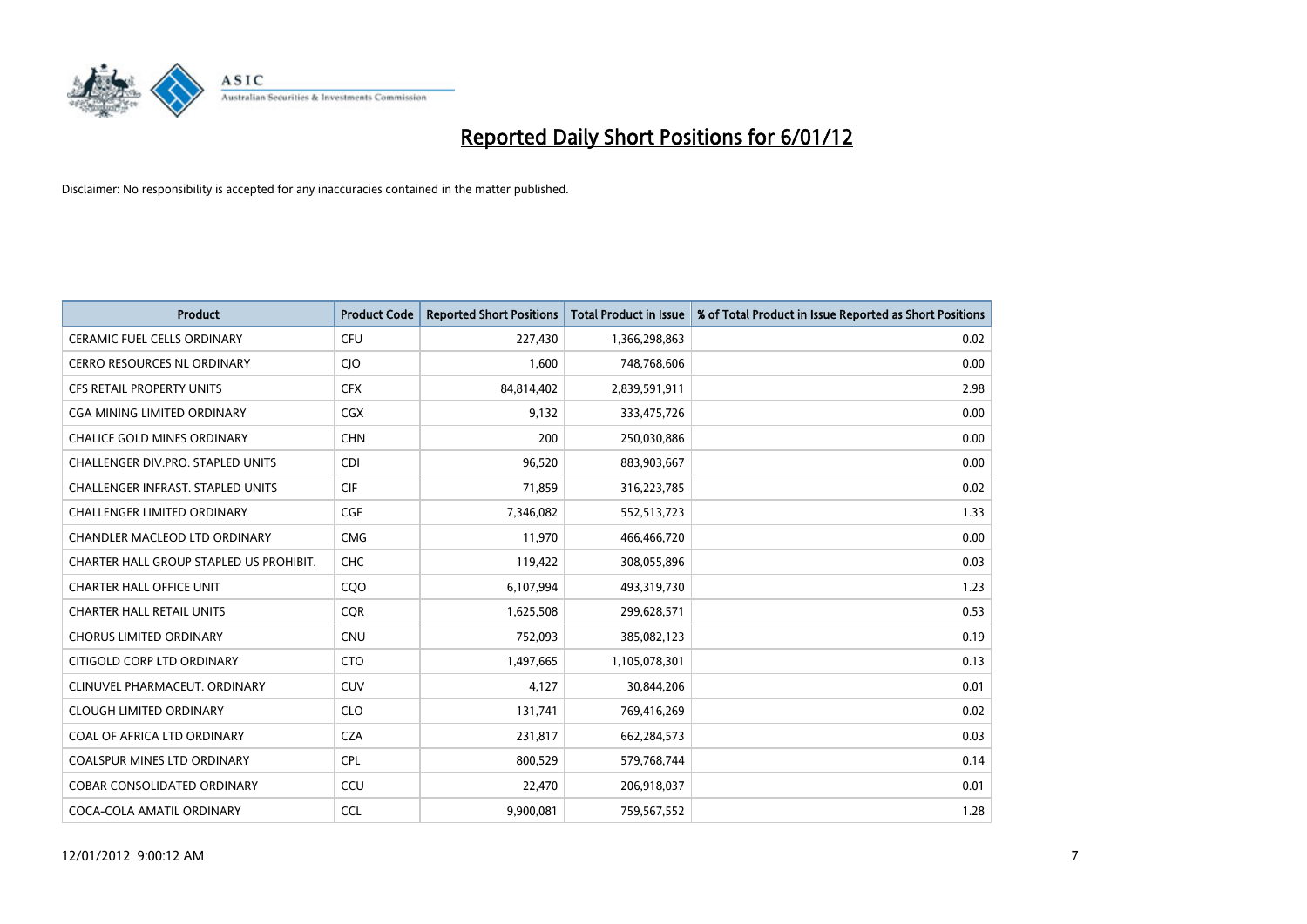

| <b>Product</b>                          | <b>Product Code</b> | <b>Reported Short Positions</b> | <b>Total Product in Issue</b> | % of Total Product in Issue Reported as Short Positions |
|-----------------------------------------|---------------------|---------------------------------|-------------------------------|---------------------------------------------------------|
| <b>COCHLEAR LIMITED ORDINARY</b>        | <b>COH</b>          | 4,205,916                       | 56,902,433                    | 7.34                                                    |
| COCKATOO COAL ORDINARY                  | <b>COK</b>          | 7,142,989                       | 1,016,196,908                 | 0.70                                                    |
| <b>COKAL LTD ORDINARY</b>               | <b>CKA</b>          | 392,815                         | 384,039,702                   | 0.10                                                    |
| COLLINS FOODS LTD ORDINARY              | <b>CKF</b>          | 326                             | 93,000,003                    | 0.00                                                    |
| COMMONWEALTH BANK, ORDINARY             | <b>CBA</b>          | 32,464,732                      | 1,581,280,593                 | 2.00                                                    |
| <b>COMMONWEALTH PROP ORDINARY UNITS</b> | <b>CPA</b>          | 26,395,013                      | 2,458,123,552                 | 1.07                                                    |
| <b>COMPASS RESOURCES ORDINARY</b>       | <b>CMR</b>          | 55,528                          | 1,403,744,100                 | 0.00                                                    |
| COMPUTERSHARE LTD ORDINARY              | CPU                 | 6,165,426                       | 555,664,059                   | 1.09                                                    |
| CONSOLIDATED MEDIA. ORDINARY            | <b>CMI</b>          | 1,547,614                       | 561,834,996                   | 0.27                                                    |
| CONTANGO MICROCAP ORDINARY              | <b>CTN</b>          | 7,500                           | 147,467,406                   | 0.01                                                    |
| <b>COOPER ENERGY LTD ORDINARY</b>       | <b>COE</b>          | 1,858,594                       | 292,576,001                   | 0.64                                                    |
| <b>COPPER STRIKE LTD ORDINARY</b>       | <b>CSE</b>          | 714                             | 129,455,571                   | 0.00                                                    |
| <b>CORDLIFE LIMITED ORDINARY</b>        | CBB                 |                                 | 150,887,354                   | 0.00                                                    |
| <b>CREDIT CORP GROUP ORDINARY</b>       | <b>CCP</b>          | 11,721                          | 45,571,114                    | 0.02                                                    |
| <b>CROMWELL PROP STAPLED SECURITIES</b> | <b>CMW</b>          | 87,748                          | 1,112,401,436                 | 0.01                                                    |
| <b>CROWN LIMITED ORDINARY</b>           | <b>CWN</b>          | 2,356,374                       | 728,394,185                   | 0.32                                                    |
| <b>CSG LIMITED ORDINARY</b>             | CSV                 | 518,466                         | 282,567,499                   | 0.18                                                    |
| <b>CSL LIMITED ORDINARY</b>             | <b>CSL</b>          | 5,760,555                       | 519,894,533                   | 1.10                                                    |
| <b>CSR LIMITED ORDINARY</b>             | <b>CSR</b>          | 18,247,731                      | 506,000,315                   | 3.58                                                    |
| <b>CUDECO LIMITED ORDINARY</b>          | CDU                 | 1,738,347                       | 160,237,636                   | 1.06                                                    |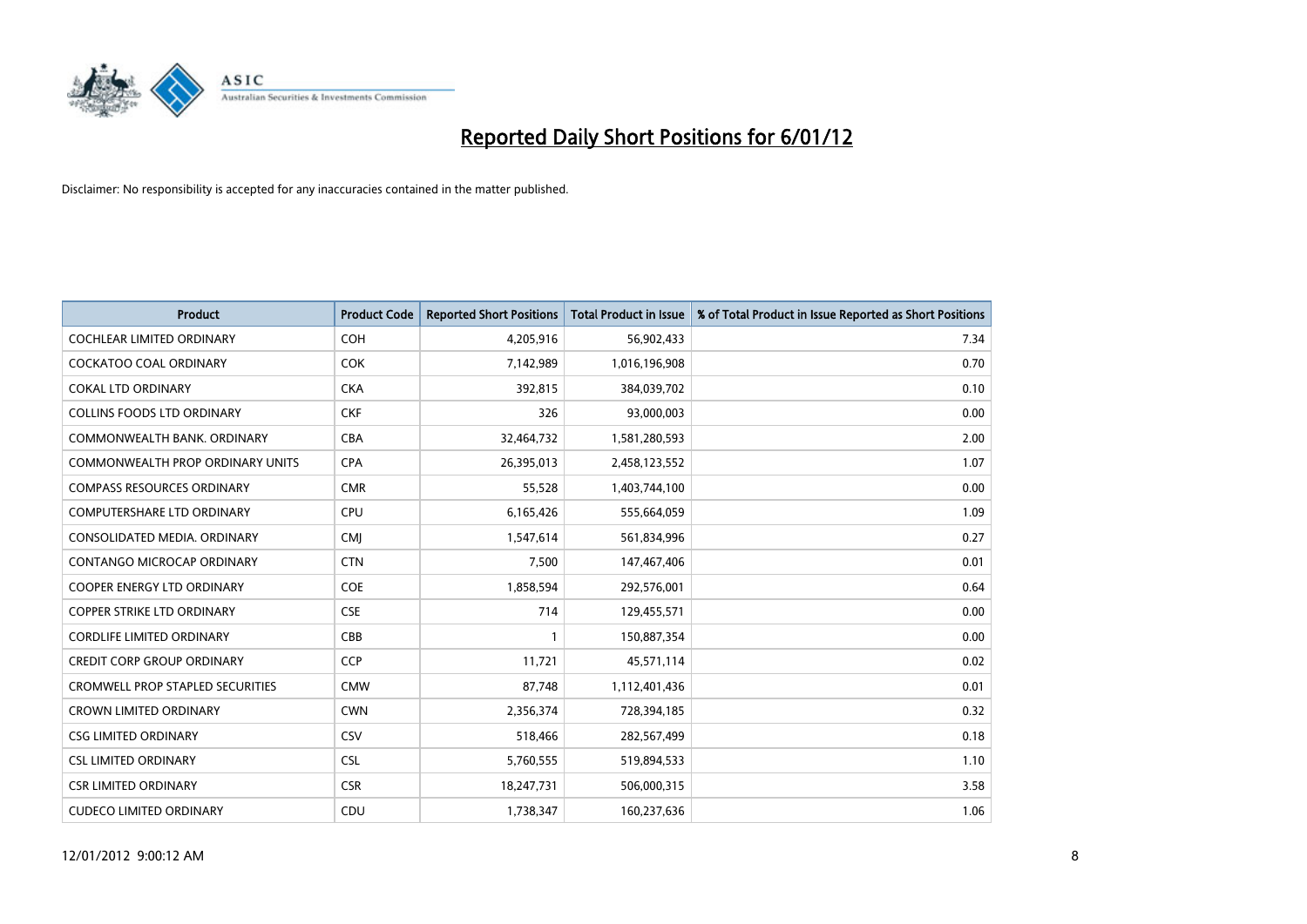

| <b>Product</b>                     | <b>Product Code</b> | <b>Reported Short Positions</b> | <b>Total Product in Issue</b> | % of Total Product in Issue Reported as Short Positions |
|------------------------------------|---------------------|---------------------------------|-------------------------------|---------------------------------------------------------|
| <b>CUSTOMERS LIMITED ORDINARY</b>  | <b>CUS</b>          | 23,829                          | 134,869,357                   | 0.02                                                    |
| DART ENERGY LTD ORDINARY           | <b>DTE</b>          | 5,012,826                       | 734,931,470                   | 0.69                                                    |
| DAVID JONES LIMITED ORDINARY       | <b>DIS</b>          | 52,664,473                      | 524,940,325                   | 10.02                                                   |
| DECMIL GROUP LIMITED ORDINARY      | <b>DCG</b>          | 162,440                         | 165,692,757                   | 0.08                                                    |
| DEEP YELLOW LIMITED ORDINARY       | <b>DYL</b>          | 15,874                          | 1,128,736,403                 | 0.00                                                    |
| DEVINE LIMITED ORDINARY            | <b>DVN</b>          | 1,011                           | 158,730,556                   | 0.00                                                    |
| DEXUS PROPERTY GROUP STAPLED UNITS | <b>DXS</b>          | 28,322,192                      | 4,839,024,176                 | 0.56                                                    |
| DISCOVERY METALS LTD ORDINARY      | <b>DML</b>          | 4,510,132                       | 442,128,231                   | 1.02                                                    |
| DOMINO PIZZA ENTERPR ORDINARY      | <b>DMP</b>          | 41,886                          | 69,174,674                    | 0.06                                                    |
| DOWNER EDI LIMITED ORDINARY        | <b>DOW</b>          | 5,966,532                       | 429,100,296                   | 1.40                                                    |
| DUET GROUP STAPLED US PROHIBIT.    | <b>DUE</b>          | 11,209,944                      | 1,091,628,341                 | 1.02                                                    |
| <b>DULUXGROUP LIMITED ORDINARY</b> | <b>DLX</b>          | 11,582,266                      | 367,456,259                   | 3.14                                                    |
| <b>DWS LTD ORDINARY</b>            | <b>DWS</b>          | 1,541                           | 132,362,763                   | 0.00                                                    |
| DYESOL LIMITED ORDINARY            | <b>DYE</b>          | 99,158                          | 162,805,799                   | 0.06                                                    |
| ECHO ENTERTAINMENT ORDINARY        | EGP                 | 3,709,071                       | 688,019,737                   | 0.52                                                    |
| ELDERS LIMITED ORDINARY            | <b>ELD</b>          | 15,646,194                      | 448,598,480                   | 3.48                                                    |
| ELDORADO GOLD CORP CDI 1:1         | EAU                 | 37,067                          | 9,175,768                     | 0.39                                                    |
| ELEMENTAL MINERALS ORDINARY        | <b>ELM</b>          | 525,760                         | 228,787,236                   | 0.23                                                    |
| ELEMENTOS LIMITED ORDINARY         | <b>ELT</b>          | 171,448                         | 82,383,526                    | 0.21                                                    |
| ELIXIR PETROLEUM LTD ORDINARY      | <b>EXR</b>          | 324,400                         | 217,288,472                   | 0.15                                                    |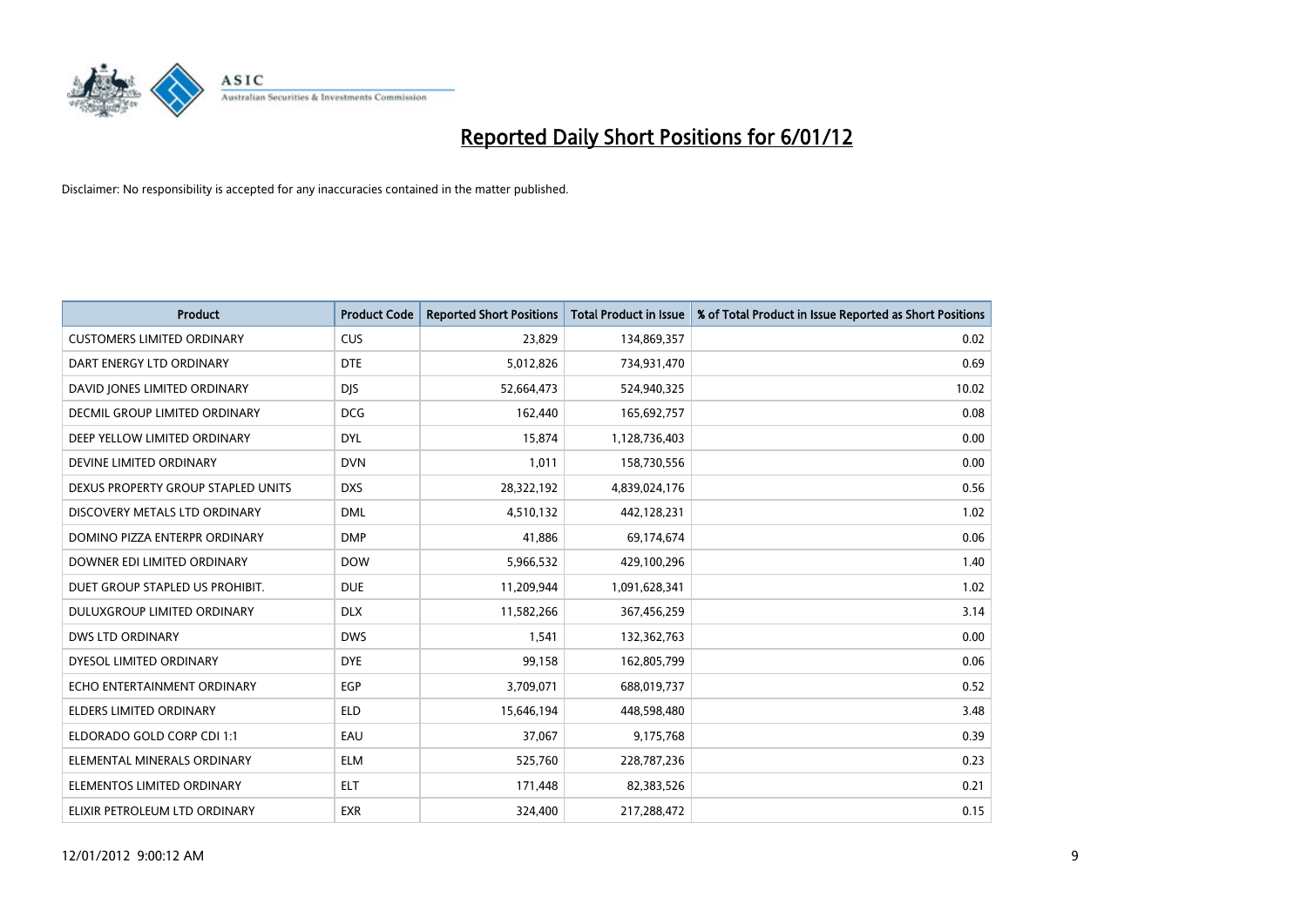

| <b>Product</b>                        | <b>Product Code</b> | <b>Reported Short Positions</b> | <b>Total Product in Issue</b> | % of Total Product in Issue Reported as Short Positions |
|---------------------------------------|---------------------|---------------------------------|-------------------------------|---------------------------------------------------------|
| <b>EMECO HOLDINGS ORDINARY</b>        | <b>EHL</b>          | 1,133,451                       | 631,237,586                   | 0.18                                                    |
| <b>EMMERSON RESOURCES ORDINARY</b>    | ERM                 | 64,804                          | 257,244,302                   | 0.03                                                    |
| <b>ENDEAVOUR MIN CORP CDI 1:1</b>     | <b>EVR</b>          | 148,137                         | 129,197,662                   | 0.10                                                    |
| <b>ENERGY RESOURCES ORDINARY 'A'</b>  | ERA                 | 3,234,380                       | 517,725,062                   | 0.61                                                    |
| <b>ENERGY WORLD CORPOR, ORDINARY</b>  | <b>EWC</b>          | 20,220,892                      | 1,734,166,672                 | 1.16                                                    |
| <b>ENTEK ENERGY LTD ORDINARY</b>      | <b>ETE</b>          | 489,903                         | 510,657,387                   | 0.10                                                    |
| <b>ENTELLECT LIMITED ORDINARY</b>     | <b>ESN</b>          | 464,050                         | 985,337,932                   | 0.05                                                    |
| ENVESTRA LIMITED ORDINARY             | <b>ENV</b>          | 2,277,199                       | 1,547,890,032                 | 0.15                                                    |
| EVOLUTION MINING LTD ORDINARY         | <b>EVN</b>          | 1,500,969                       | 700,995,107                   | 0.21                                                    |
| EXOMA ENERGY LIMITED ORDINARY         | <b>EXE</b>          | 281,678                         | 417,357,759                   | 0.07                                                    |
| EXTRACT RESOURCES ORDINARY            | <b>EXT</b>          | 939,712                         | 251,159,163                   | 0.36                                                    |
| FAIRFAX MEDIA LTD ORDINARY            | <b>FXI</b>          | 273,167,417                     | 2,351,955,725                 | 11.64                                                   |
| <b>FANTASTIC HOLDINGS ORDINARY</b>    | <b>FAN</b>          | 1,220                           | 102,739,538                   | 0.00                                                    |
| <b>FAR LTD ORDINARY</b>               | <b>FAR</b>          | 21,000,000                      | 2,150,080,157                 | 0.98                                                    |
| FISHER & PAYKEL APP. ORDINARY         | <b>FPA</b>          | 18,298                          | 724,235,162                   | 0.00                                                    |
| FKP PROPERTY GROUP STAPLED SECURITIES | <b>FKP</b>          | 18,281,924                      | 1,197,968,723                 | 1.50                                                    |
| FLEETWOOD CORP ORDINARY               | <b>FWD</b>          | 167,669                         | 58,850,214                    | 0.28                                                    |
| FLETCHER BUILDING ORDINARY            | <b>FBU</b>          | 9,390,214                       | 680,739,504                   | 1.37                                                    |
| <b>FLEXIGROUP LIMITED ORDINARY</b>    | <b>FXL</b>          | 48,896                          | 279,268,329                   | 0.01                                                    |
| <b>FLIGHT CENTRE ORDINARY</b>         | <b>FLT</b>          | 9,709,700                       | 100,005,264                   | 9.71                                                    |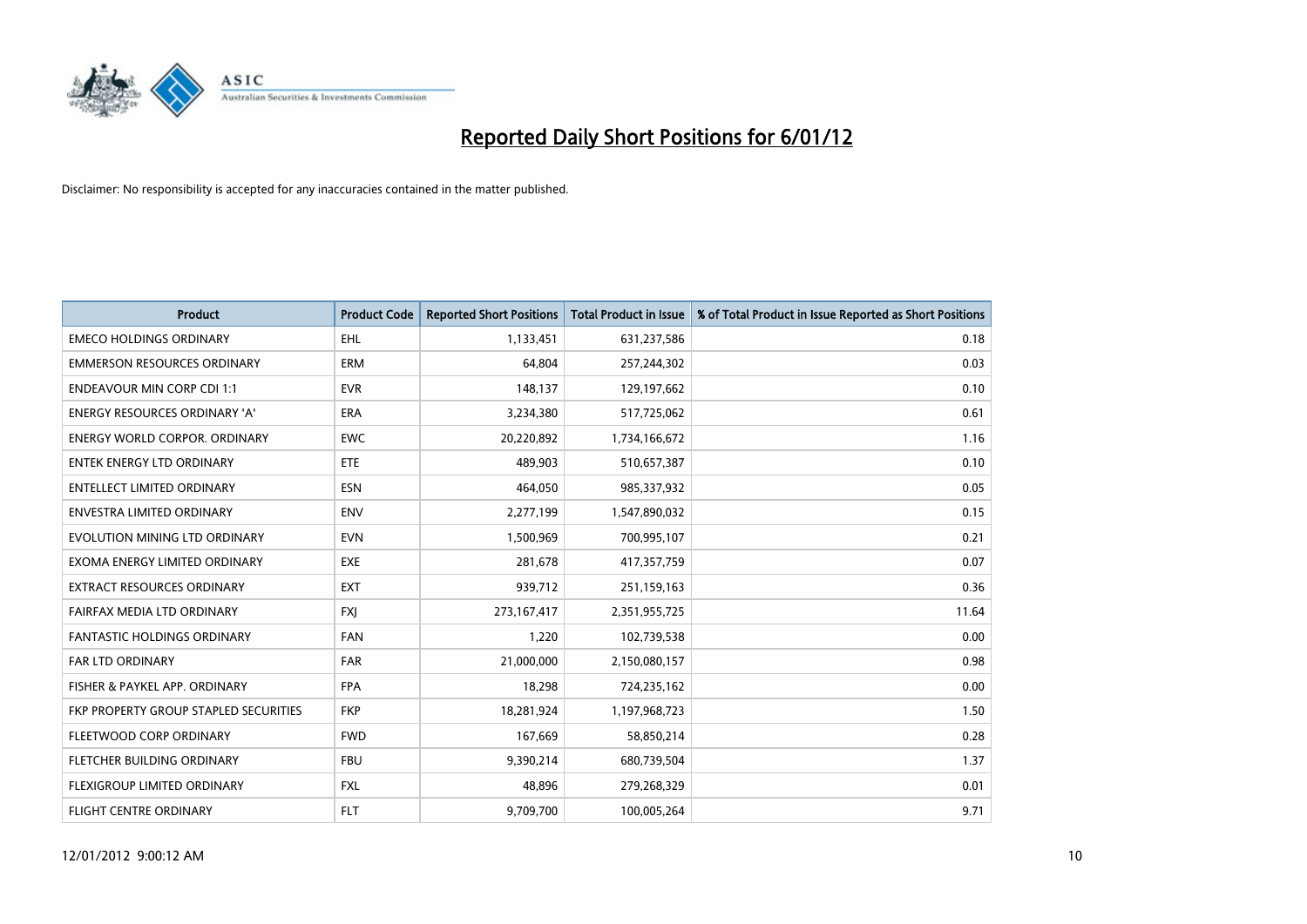

| <b>Product</b>                            | <b>Product Code</b> | <b>Reported Short Positions</b> | <b>Total Product in Issue</b> | % of Total Product in Issue Reported as Short Positions |
|-------------------------------------------|---------------------|---------------------------------|-------------------------------|---------------------------------------------------------|
| FLINDERS MINES LTD ORDINARY               | <b>FMS</b>          | 22,903,553                      | 1,821,300,404                 | 1.26                                                    |
| FOCUS MINERALS LTD ORDINARY               | <b>FML</b>          | 1,445,571                       | 4,320,773,701                 | 0.02                                                    |
| <b>FORGE GROUP LIMITED ORDINARY</b>       | FGE                 | 14,952                          | 83,429,014                    | 0.01                                                    |
| FORTE ENERGY NL ORDINARY                  | FTE                 | 2,667,039                       | 695,589,311                   | 0.38                                                    |
| <b>FORTESCUE METALS GRP ORDINARY</b>      | <b>FMG</b>          | 53,626,030                      | 3,113,798,659                 | 1.67                                                    |
| FTD CORPORATION ORDINARY                  | <b>FTD</b>          | 8,088                           | 1,824,664                     | 0.44                                                    |
| FUNTASTIC LIMITED ORDINARY                | <b>FUN</b>          | 322,528                         | 340,997,682                   | 0.09                                                    |
| <b>G.U.D. HOLDINGS ORDINARY</b>           | GUD                 | 352,639                         | 70,107,387                    | 0.49                                                    |
| <b>GALAXY RESOURCES ORDINARY</b>          | <b>GXY</b>          | 2,711,164                       | 323,327,000                   | 0.81                                                    |
| <b>GEODYNAMICS LIMITED ORDINARY</b>       | GDY                 | 34,226                          | 363,690,627                   | 0.01                                                    |
| <b>GINDALBIE METALS LTD ORDINARY</b>      | <b>GBG</b>          | 26,180,448                      | 1,247,487,454                 | 2.09                                                    |
| <b>GLOBAL MINING ORDINARY</b>             | <b>GMI</b>          | 8,951                           | 182,363,570                   | 0.00                                                    |
| <b>GLOUCESTER COAL ORDINARY</b>           | GCL                 | 3,585,997                       | 202,905,967                   | 1.76                                                    |
| <b>GME RESOURCES LTD ORDINARY</b>         | <b>GME</b>          | 800                             | 322,635,902                   | 0.00                                                    |
| <b>GOLD ROAD RES LTD ORDINARY</b>         | GOR                 | 62,861                          | 389,950,665                   | 0.02                                                    |
| <b>GOLDEN WEST RESOURCE ORDINARY</b>      | <b>GWR</b>          | 1,617                           | 192,082,567                   | 0.00                                                    |
| <b>GOODMAN FIELDER, ORDINARY</b>          | <b>GFF</b>          | 77,923,898                      | 1,955,559,207                 | 3.99                                                    |
| <b>GOODMAN GROUP STAPLED US PROHIBIT.</b> | <b>GMG</b>          | 40,718,196                      | 7,699,816,741                 | 0.50                                                    |
| <b>GPT GROUP STAPLED SEC.</b>             | GPT                 | 20,332,765                      | 1,817,396,432                 | 1.12                                                    |
| <b>GRAINCORP LIMITED A CLASS ORDINARY</b> | <b>GNC</b>          | 385.469                         | 198,318,900                   | 0.20                                                    |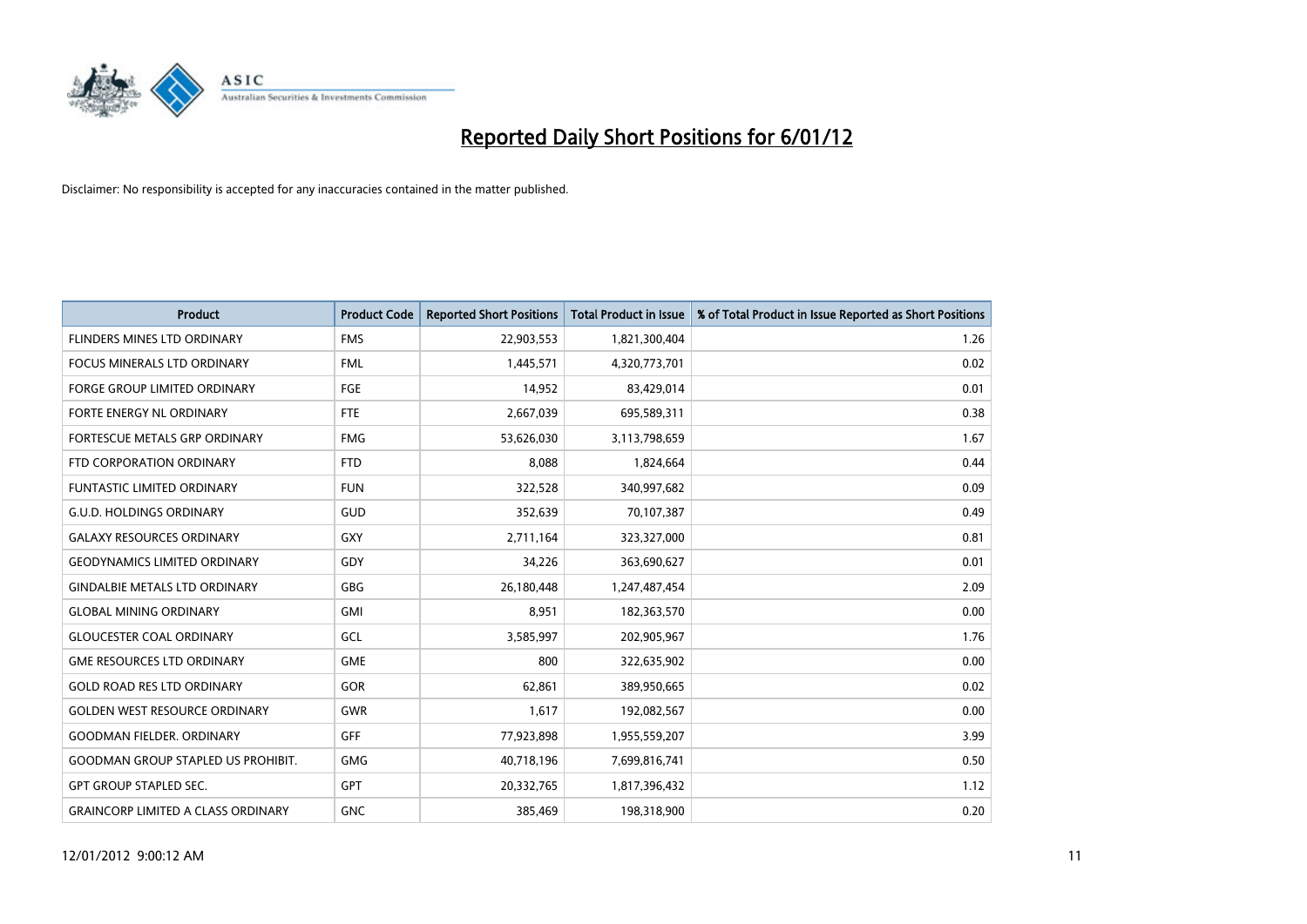

| <b>Product</b>                               | <b>Product Code</b> | <b>Reported Short Positions</b> | <b>Total Product in Issue</b> | % of Total Product in Issue Reported as Short Positions |
|----------------------------------------------|---------------------|---------------------------------|-------------------------------|---------------------------------------------------------|
| <b>GRANGE RESOURCES, ORDINARY</b>            | <b>GRR</b>          | 331,988                         | 1,153,937,134                 | 0.02                                                    |
| <b>GREENCAP LIMITED ORDINARY</b>             | GCG                 |                                 | 262,515,385                   | 0.00                                                    |
| <b>GREENLAND MIN EN LTD ORDINARY</b>         | GGG                 | 3,295,170                       | 416,390,488                   | 0.77                                                    |
| <b>GRYPHON MINERALS LTD ORDINARY</b>         | GRY                 | 1,571,868                       | 348,164,983                   | 0.45                                                    |
| <b>GUILDFORD COAL LTD ORDINARY</b>           | <b>GUF</b>          | 1,388,680                       | 230,523,734                   | 0.60                                                    |
| <b>GUINNESS PEAT GROUP. CDI 1:1</b>          | <b>GPG</b>          | 54                              | 282,655,688                   | 0.00                                                    |
| <b>GUNNS LIMITED ORDINARY</b>                | <b>GNS</b>          | 39,661,495                      | 848,401,559                   | 4.65                                                    |
| <b>GWA GROUP LTD ORDINARY</b>                | <b>GWA</b>          | 10,749,846                      | 301,525,014                   | 3.57                                                    |
| HARVEY NORMAN ORDINARY                       | <b>HVN</b>          | 59,146,362                      | 1,062,316,784                 | 5.58                                                    |
| HASTIE GROUP LIMITED ORDINARY                | <b>HST</b>          | 119,038                         | 137,353,504                   | 0.08                                                    |
| <b>HASTINGS DIVERSIFIED STAPLED SECURITY</b> | <b>HDF</b>          | 1,168,037                       | 530,001,072                   | 0.22                                                    |
| HAVILAH RESOURCES NL ORDINARY                | <b>HAV</b>          | 58,403                          | 100,760,877                   | 0.06                                                    |
| <b>HEARTWARE INT INC CDI 35:1</b>            | <b>HIN</b>          | 272,008                         | 43,772,855                    | 0.62                                                    |
| <b>HENDERSON GROUP CDI 1:1</b>               | <b>HGG</b>          | 10,682,866                      | 666,703,844                   | 1.60                                                    |
| HFA HOLDINGS LIMITED ORDINARY                | <b>HFA</b>          | 16,273                          | 117,332,831                   | 0.01                                                    |
| HIGHLANDS PACIFIC ORDINARY                   | <b>HIG</b>          | 2,415,464                       | 686,082,148                   | 0.35                                                    |
| HILLGROVE RES LTD ORDINARY                   | <b>HGO</b>          | 7,988,527                       | 793,698,575                   | 0.99                                                    |
| HILLS HOLDINGS LTD ORDINARY                  | HIL.                | 3,586,262                       | 246,349,244                   | 1.43                                                    |
| HORIZON OIL LIMITED ORDINARY                 | <b>HZN</b>          | 19,812,445                      | 1,130,811,515                 | 1.75                                                    |
| HUNNU COAL LIMITED ORDINARY                  | <b>HUN</b>          | 14,613                          | 218,565,002                   | 0.00                                                    |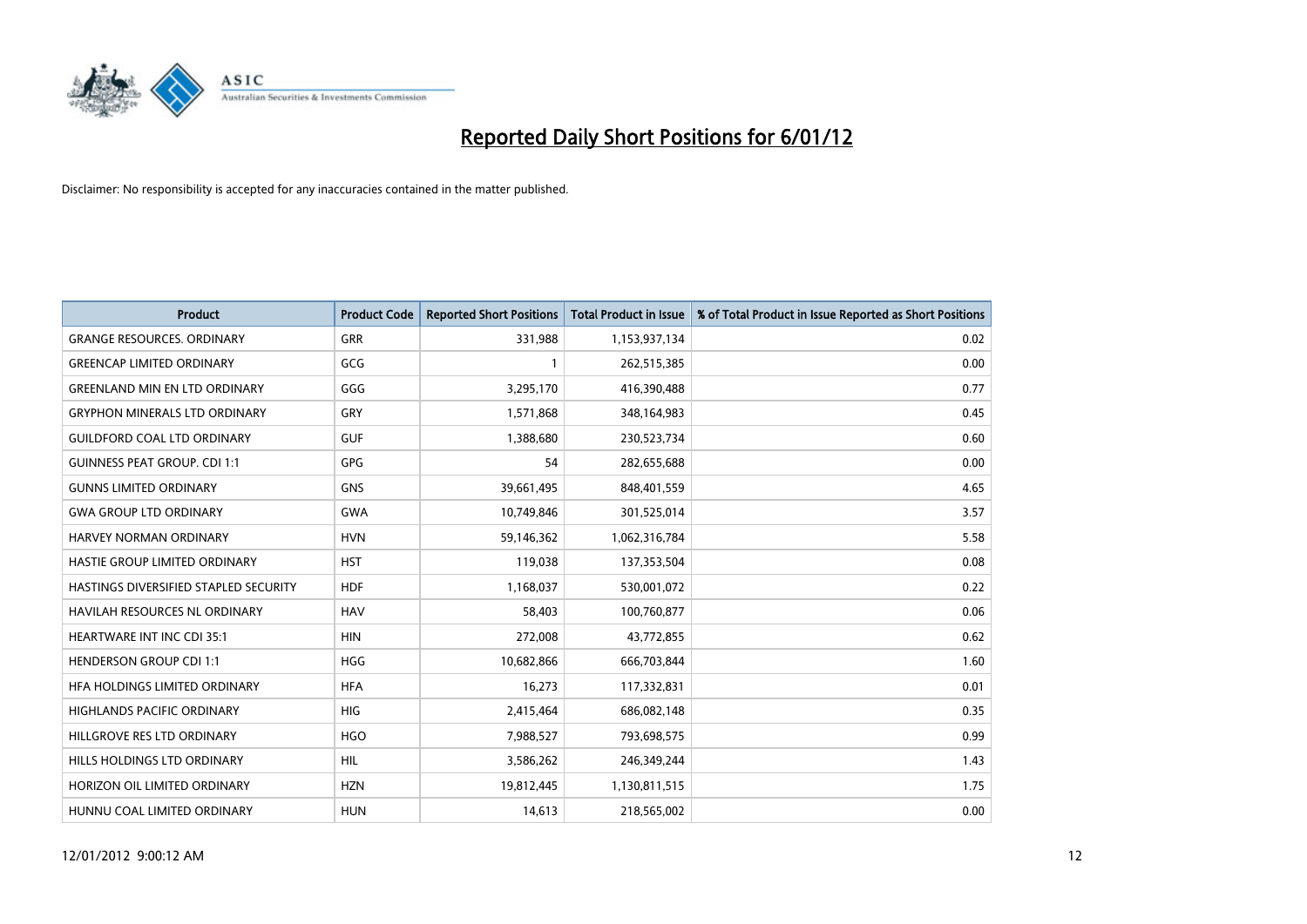

| <b>Product</b>                                | <b>Product Code</b> | <b>Reported Short Positions</b> | <b>Total Product in Issue</b> | % of Total Product in Issue Reported as Short Positions |
|-----------------------------------------------|---------------------|---------------------------------|-------------------------------|---------------------------------------------------------|
| <b>ICON ENERGY LIMITED ORDINARY</b>           | <b>ICN</b>          | 2,630                           | 469,301,394                   | 0.00                                                    |
| <b>IINET LIMITED ORDINARY</b>                 | <b>IIN</b>          | 130,043                         | 148,654,401                   | 0.09                                                    |
| <b>ILUKA RESOURCES ORDINARY</b>               | ILU                 | 14,781,344                      | 418,700,517                   | 3.51                                                    |
| <b>IMDEX LIMITED ORDINARY</b>                 | <b>IMD</b>          | 1,542,284                       | 204,447,435                   | 0.76                                                    |
| IMF (AUSTRALIA) LTD ORDINARY                  | <b>IMF</b>          | 329.821                         | 123,828,193                   | 0.26                                                    |
| <b>IMX RESOURCES LTD ORDINARY</b>             | <b>IXR</b>          | 20,000                          | 262,612,803                   | 0.01                                                    |
| <b>INCITEC PIVOT ORDINARY</b>                 | IPL                 | 1,943,101                       | 1,628,730,107                 | 0.11                                                    |
| <b>INDEPENDENCE GROUP ORDINARY</b>            | <b>IGO</b>          | 6,111,015                       | 232,525,035                   | 2.65                                                    |
| INDOPHIL RESOURCES ORDINARY                   | <b>IRN</b>          | 1,338,821                       | 1,062,104,527                 | 0.10                                                    |
| <b>INDUSTREA LIMITED ORDINARY</b>             | IDL                 | 1,148,562                       | 368,992,435                   | 0.30                                                    |
| <b>INFIGEN ENERGY STAPLED SECURITIES</b>      | <b>IFN</b>          | 5,693,834                       | 762,265,972                   | 0.76                                                    |
| ING RE COM GROUP STAPLED SECURITIES           | ILF.                | 3,583                           | 441,029,194                   | 0.00                                                    |
| <b>INSURANCE AUSTRALIA ORDINARY</b>           | IAG                 | 3,324,500                       | 2,079,034,021                 | 0.15                                                    |
| <b>INTEGRA MINING LTD, ORDINARY</b>           | <b>IGR</b>          | 5,848,721                       | 846,293,881                   | 0.70                                                    |
| <b>INTREPID MINES ORDINARY</b>                | <b>IAU</b>          | 3,111,447                       | 523,813,947                   | 0.61                                                    |
| <b>INVESTA OFFICE FUND STAPLED SECURITIES</b> | <b>IOF</b>          | 6,609,938                       | 2,657,463,999                 | 0.24                                                    |
| <b>INVOCARE LIMITED ORDINARY</b>              | <b>IVC</b>          | 1,612,107                       | 110,030,298                   | 1.47                                                    |
| <b>IOOF HOLDINGS LTD ORDINARY</b>             | <b>IFL</b>          | 626,651                         | 229,794,395                   | 0.28                                                    |
| <b>IRESS MARKET TECH. ORDINARY</b>            | <b>IRE</b>          | 1,030,820                       | 127,036,010                   | 0.81                                                    |
| <b>IRON ORE HOLDINGS ORDINARY</b>             | <b>IOH</b>          | 17.263                          | 166,087,005                   | 0.01                                                    |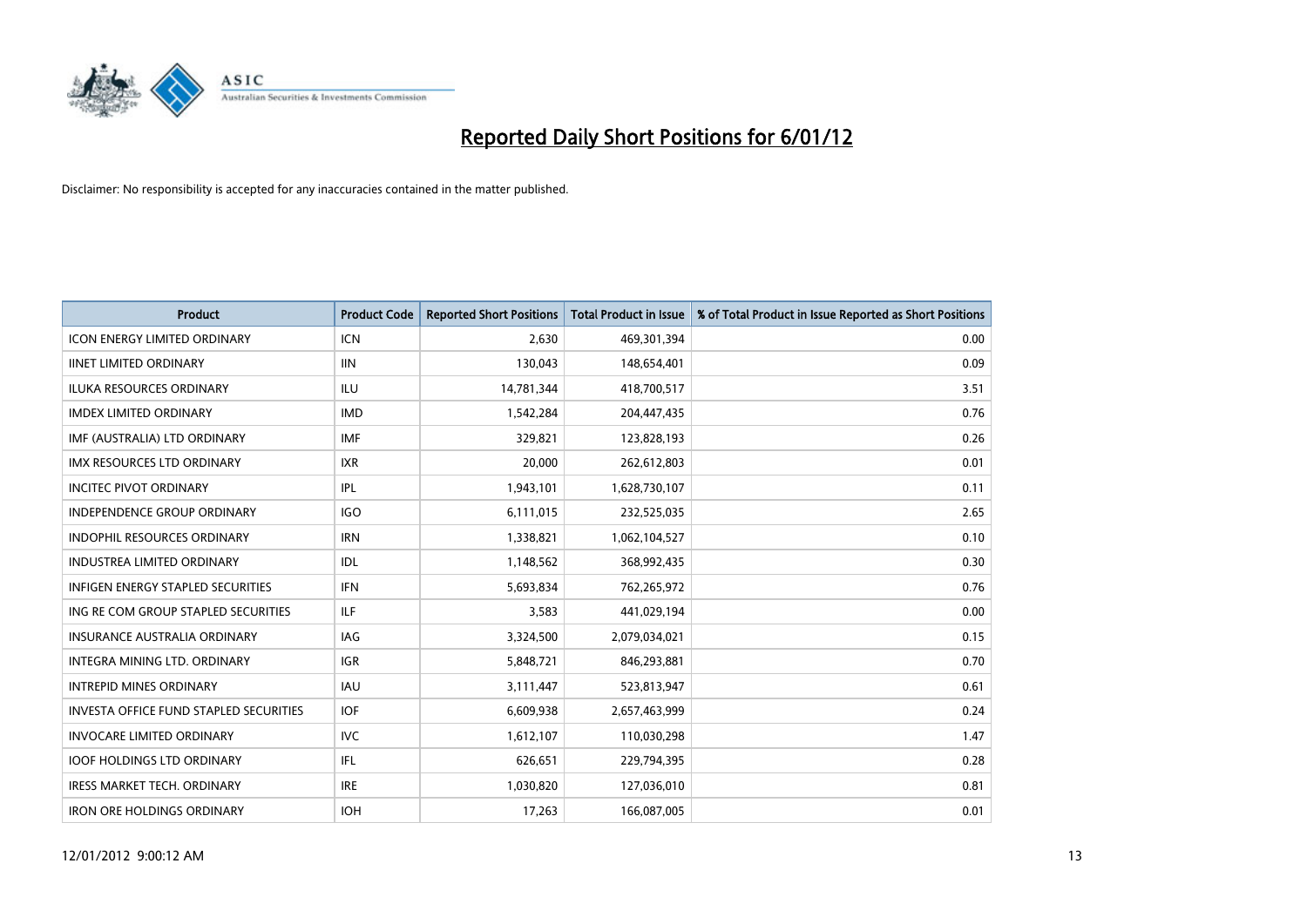

| <b>Product</b>                                  | <b>Product Code</b> | <b>Reported Short Positions</b> | <b>Total Product in Issue</b> | % of Total Product in Issue Reported as Short Positions |
|-------------------------------------------------|---------------------|---------------------------------|-------------------------------|---------------------------------------------------------|
| ISHARES MSCI AUS 200 ISHARES MSCI AUS 200       | IOZ                 | 74,077                          | 2,927,373                     | 2.53                                                    |
| ISHARES S&P HIGH DIV ISHARES S&P HIGH DIV       | <b>IHD</b>          | 100,000                         | 2,503,027                     | 4.00                                                    |
| <b>ISHARES SMALL ORDS ISHARES SMALL ORDS</b>    | <b>ISO</b>          | 935,087                         | 5,403,165                     | 17.31                                                   |
| IVANHOE AUSTRALIA ORDINARY                      | <b>IVA</b>          | 1,695,653                       | 552,385,295                   | 0.30                                                    |
| <b>IAMES HARDIE INDUST CHESS DEPOSITARY INT</b> | <b>IHX</b>          | 17,506,781                      | 435,721,099                   | 3.99                                                    |
| <b>JAMESON RESOURCES ORDINARY</b>               | <b>JAL</b>          | 1,600,000                       | 124,783,676                   | 1.28                                                    |
| <b>JB HI-FI LIMITED ORDINARY</b>                | <b>IBH</b>          | 20,375,744                      | 98,833,643                    | 20.63                                                   |
| <b>KAGARA LTD ORDINARY</b>                      | <b>KZL</b>          | 7,664,791                       | 798,953,117                   | 0.97                                                    |
| KAROON GAS AUSTRALIA ORDINARY                   | <b>KAR</b>          | 2,915,350                       | 221,420,769                   | 1.31                                                    |
| KATHMANDU HOLD LTD ORDINARY                     | <b>KMD</b>          | 1,944,614                       | 200,000,000                   | 0.97                                                    |
| <b>KBL MINING LIMITED ORDINARY</b>              | <b>KBL</b>          | 1.820                           | 168,032,869                   | 0.00                                                    |
| <b>KEYBRIDGE CAPITAL ORDINARY</b>               | <b>KBC</b>          | 6,000                           | 172,070,564                   | 0.00                                                    |
| KINGSGATE CONSOLID. ORDINARY                    | <b>KCN</b>          | 3,010,462                       | 140,872,908                   | 2.14                                                    |
| KINGSROSE MINING LTD ORDINARY                   | <b>KRM</b>          | 771.738                         | 271,485,968                   | 0.28                                                    |
| LEIGHTON HOLDINGS ORDINARY                      | LEI                 | 5,249,230                       | 337,087,596                   | 1.53                                                    |
| LEND LEASE GROUP UNIT/ORD STAPLED               | <b>LLC</b>          | 1,644,897                       | 571,804,090                   | 0.25                                                    |
| LINC ENERGY LTD ORDINARY                        | <b>LNC</b>          | 7,104,709                       | 504,487,631                   | 1.41                                                    |
| LIQUEFIED NATURAL ORDINARY                      | <b>LNG</b>          | 272,800                         | 267,699,015                   | 0.10                                                    |
| LYNAS CORPORATION ORDINARY                      | <b>LYC</b>          | 121,309,626                     | 1,713,846,913                 | 7.09                                                    |
| M2 TELECOMMUNICATION ORDINARY                   | <b>MTU</b>          | 290.470                         | 124,493,385                   | 0.22                                                    |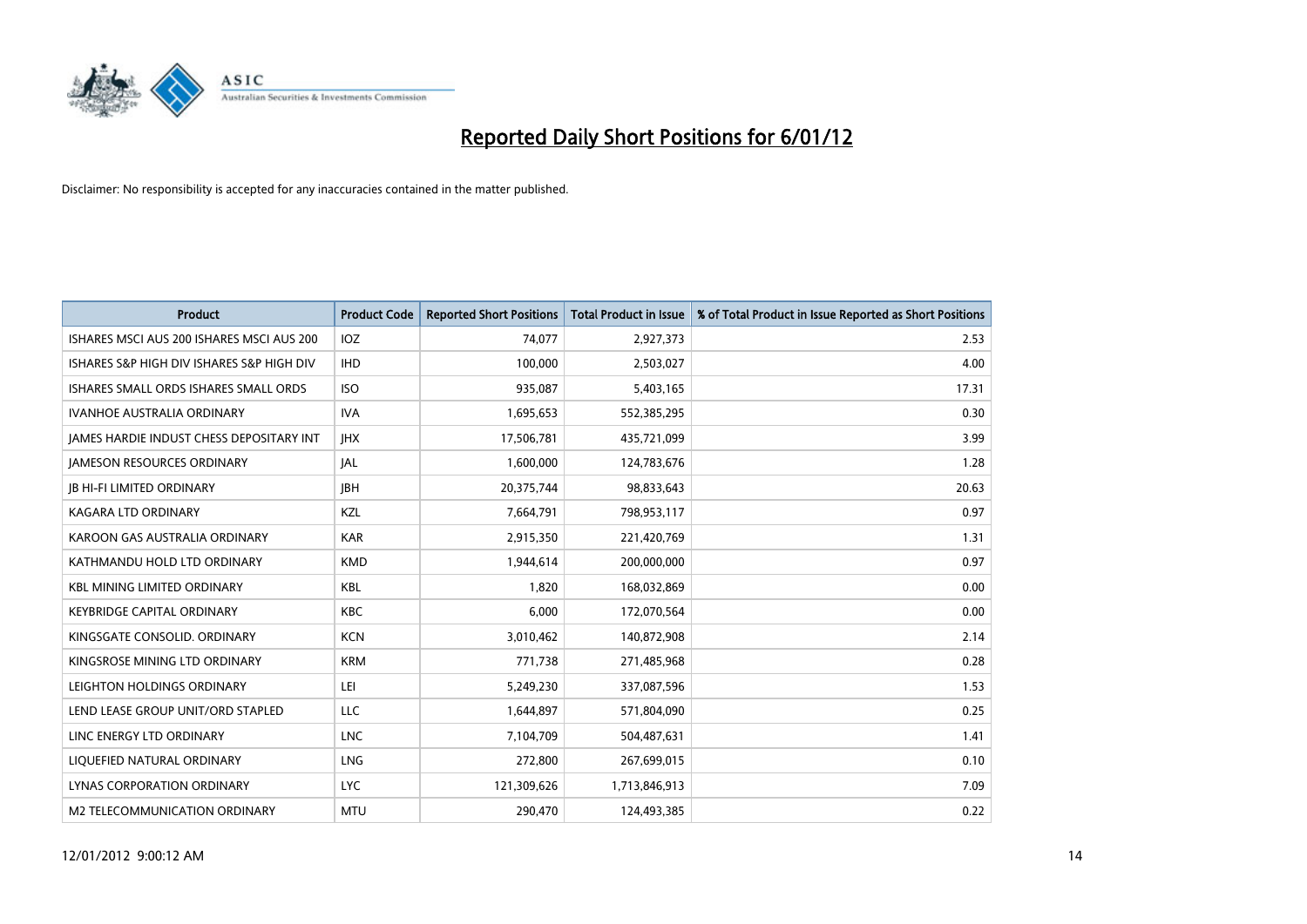

| <b>Product</b>                        | <b>Product Code</b> | <b>Reported Short Positions</b> | <b>Total Product in Issue</b> | % of Total Product in Issue Reported as Short Positions |
|---------------------------------------|---------------------|---------------------------------|-------------------------------|---------------------------------------------------------|
| <b>MACMAHON HOLDINGS ORDINARY</b>     | <b>MAH</b>          | 1,278,376                       | 738,631,705                   | 0.18                                                    |
| MACO ATLAS ROADS GRP ORDINARY STAPLED | <b>MQA</b>          | 9,350,063                       | 464,279,594                   | 2.01                                                    |
| MACOUARIE GROUP LTD ORDINARY          | <b>MOG</b>          | 6,674,509                       | 348,580,949                   | 1.89                                                    |
| MARENGO MINING ORDINARY               | <b>MGO</b>          | 42,750                          | 1,002,399,863                 | 0.00                                                    |
| <b>MATRIX C &amp; E LTD ORDINARY</b>  | <b>MCE</b>          | 389,717                         | 77,081,507                    | 0.51                                                    |
| MCMILLAN SHAKESPEARE ORDINARY         | <b>MMS</b>          | 99,143                          | 70,639,319                    | 0.14                                                    |
| <b>MCPHERSON'S LTD ORDINARY</b>       | <b>MCP</b>          | 15,360                          | 72,401,758                    | 0.02                                                    |
| MEDUSA MINING LTD ORDINARY            | <b>MML</b>          | 1,549,431                       | 188,903,911                   | 0.83                                                    |
| MELBOURNE IT LIMITED ORDINARY         | <b>MLB</b>          | 136,142                         | 81,352,178                    | 0.17                                                    |
| MEO AUSTRALIA LTD ORDINARY            | <b>MEO</b>          | 9,487,998                       | 539,913,260                   | 1.75                                                    |
| MERMAID MARINE ORDINARY               | <b>MRM</b>          | 192,575                         | 217,833,136                   | 0.09                                                    |
| MESOBLAST LIMITED ORDINARY            | <b>MSB</b>          | 7,118,743                       | 280,425,258                   | 2.56                                                    |
| METALS X LIMITED ORDINARY             | <b>MLX</b>          | 665,340                         | 1,325,670,714                 | 0.06                                                    |
| METCASH LIMITED ORDINARY              | <b>MTS</b>          | 29,171,338                      | 771,343,404                   | 3.76                                                    |
| METGASCO LIMITED ORDINARY             | <b>MEL</b>          | 328,787                         | 338,592,672                   | 0.10                                                    |
| METMINCO LIMITED ORDINARY             | <b>MNC</b>          | 2,582,681                       | 1,674,466,146                 | 0.15                                                    |
| MHM METALS LIMITED ORDINARY           | <b>MHM</b>          | 197,256                         | 103,186,586                   | 0.19                                                    |
| MICLYN EXP OFFSHR ORDINARY            | <b>MIO</b>          | 19,297                          | 278,515,705                   | 0.01                                                    |
| MINCOR RESOURCES NL ORDINARY          | <b>MCR</b>          | 1,057,108                       | 196,060,804                   | 0.53                                                    |
| MINEMAKERS LIMITED ORDINARY           | <b>MAK</b>          | 36,962                          | 228,236,727                   | 0.02                                                    |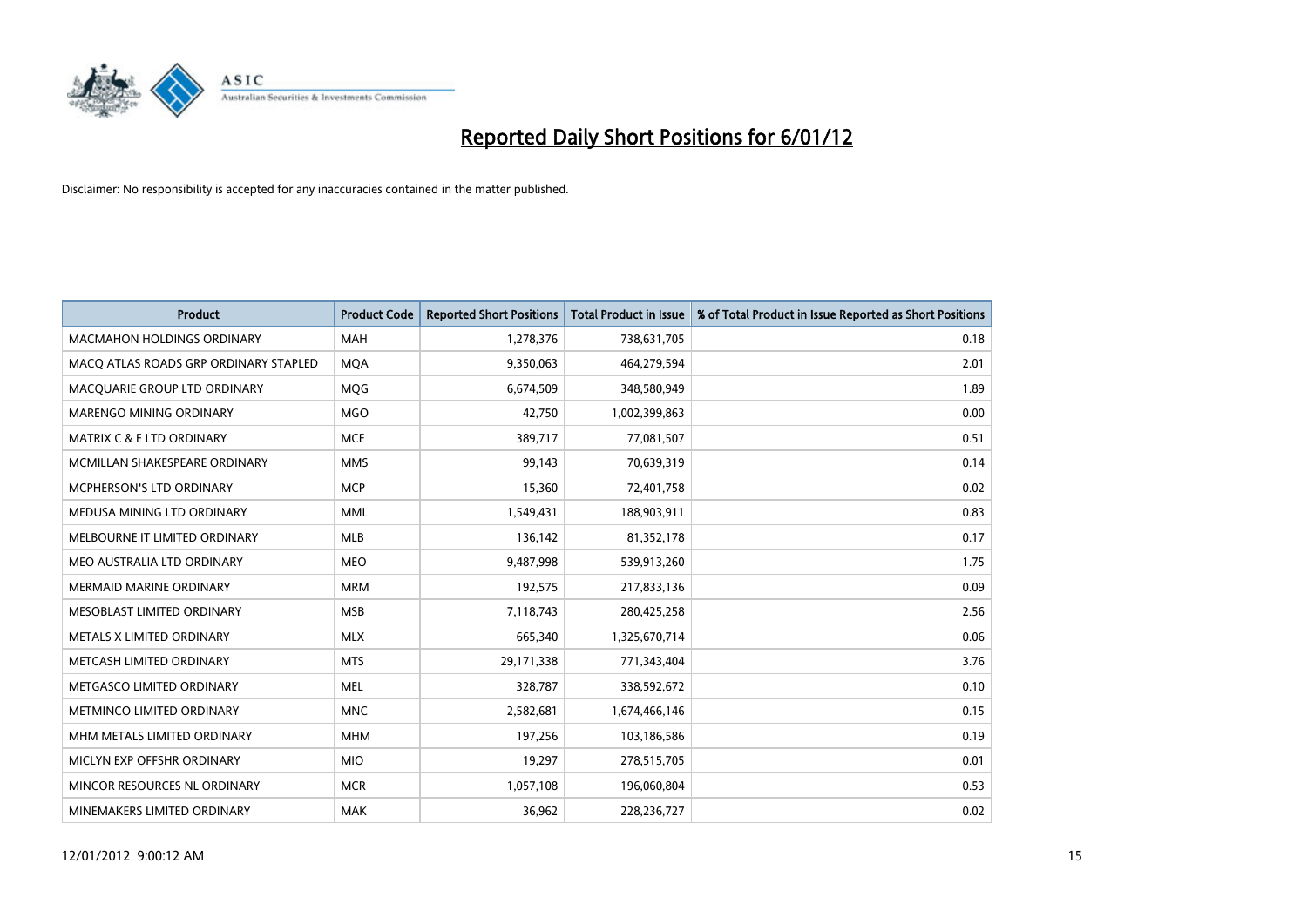

| <b>Product</b>                    | <b>Product Code</b> | <b>Reported Short Positions</b> | <b>Total Product in Issue</b> | % of Total Product in Issue Reported as Short Positions |
|-----------------------------------|---------------------|---------------------------------|-------------------------------|---------------------------------------------------------|
| MINERAL DEPOSITS ORDINARY         | <b>MDL</b>          | 130,389                         | 83,538,786                    | 0.17                                                    |
| MINERAL RESOURCES, ORDINARY       | <b>MIN</b>          | 308,602                         | 184,471,989                   | 0.16                                                    |
| MIRABELA NICKEL LTD ORDINARY      | <b>MBN</b>          | 8,839,207                       | 491,781,237                   | 1.80                                                    |
| MIRVAC GROUP STAPLED SECURITIES   | <b>MGR</b>          | 30,378,312                      | 3,416,996,915                 | 0.85                                                    |
| MOLOPO ENERGY LTD ORDINARY        | <b>MPO</b>          | 1,411,017                       | 245,579,810                   | 0.57                                                    |
| MOLY MINES LIMITED ORDINARY       | <b>MOL</b>          | 74,600                          | 384,893,989                   | 0.02                                                    |
| MONADELPHOUS GROUP ORDINARY       | <b>MND</b>          | 1,278,998                       | 88,674,327                    | 1.44                                                    |
| MORTGAGE CHOICE LTD ORDINARY      | <b>MOC</b>          | 1,693,699                       | 119,948,255                   | 1.41                                                    |
| <b>MOUNT GIBSON IRON ORDINARY</b> | <b>MGX</b>          | 4,576,837                       | 1,082,570,693                 | 0.41                                                    |
| MSF SUGAR LIMITED ORDINARY        | <b>MSF</b>          | 17,514                          | 69,248,422                    | 0.02                                                    |
| MULTIPLEX SITES SITES             | <b>MXUPA</b>        | 22                              | 4,500,000                     | 0.00                                                    |
| MURCHISON METALS LTD ORDINARY     | <b>MMX</b>          | 6,145,318                       | 442,437,524                   | 1.40                                                    |
| <b>MYER HOLDINGS LTD ORDINARY</b> | <b>MYR</b>          | 73,562,136                      | 583,384,551                   | 12.60                                                   |
| <b>MYSTATE LIMITED ORDINARY</b>   | <b>MYS</b>          | 3,638                           | 86,963,862                    | 0.00                                                    |
| NATIONAL AUST, BANK ORDINARY      | <b>NAB</b>          | 13,406,057                      | 2,238,481,005                 | 0.55                                                    |
| NATURAL FUEL LIMITED ORDINARY     | <b>NFL</b>          |                                 | 1,121,912                     | 0.00                                                    |
| NAVIGATOR RESOURCES ORDINARY      | <b>NAV</b>          | 500                             | 2,222,216,576                 | 0.00                                                    |
| NAVITAS LIMITED ORDINARY          | <b>NVT</b>          | 3,856,380                       | 375,318,628                   | 1.00                                                    |
| NEON ENERGY LIMITED ORDINARY      | <b>NEN</b>          | 57,785                          | 434,114,520                   | 0.01                                                    |
| NEPTUNE MARINE ORDINARY           | <b>NMS</b>          | 182,253                         | 1,748,545,632                 | 0.01                                                    |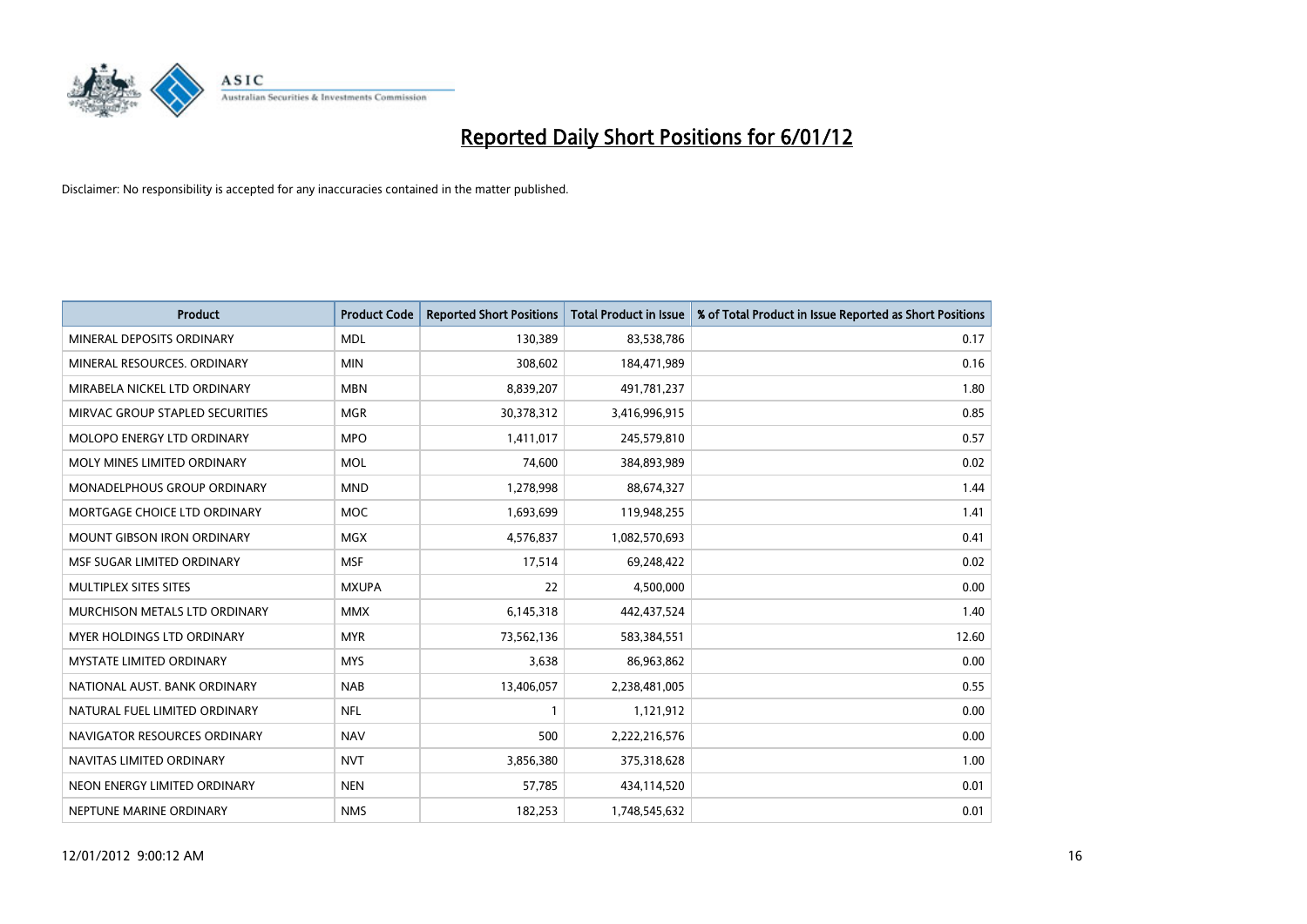

| <b>Product</b>                        | <b>Product Code</b> | <b>Reported Short Positions</b> | <b>Total Product in Issue</b> | % of Total Product in Issue Reported as Short Positions |
|---------------------------------------|---------------------|---------------------------------|-------------------------------|---------------------------------------------------------|
| NEW HOPE CORPORATION ORDINARY         | <b>NHC</b>          | 121,467                         | 830,230,549                   | 0.01                                                    |
| NEWCREST MINING ORDINARY              | <b>NCM</b>          | 1,118,884                       | 765,849,811                   | 0.12                                                    |
| NEWS CORP A NON-VOTING CDI            | <b>NWSLV</b>        | 2,988,041                       | 1,685,398,437                 | 0.18                                                    |
| NEWS CORP B VOTING CDI                | <b>NWS</b>          | 2,326,220                       | 798,520,953                   | 0.29                                                    |
| NEXBIS LIMITED ORDINARY               | <b>NBS</b>          | 63,733                          | 798,356,704                   | 0.01                                                    |
| NEXTDC LIMITED ORDINARY               | <b>NXT</b>          | 2,142                           | 123,533,558                   | 0.00                                                    |
| NEXUS ENERGY LIMITED ORDINARY         | <b>NXS</b>          | 3,458,995                       | 1,326,821,159                 | 0.26                                                    |
| NIB HOLDINGS LIMITED ORDINARY         | <b>NHF</b>          | 261,832                         | 466,733,110                   | 0.05                                                    |
| NIDO PETROLEUM ORDINARY               | <b>NDO</b>          | 296,271                         | 1,389,163,151                 | 0.02                                                    |
| NOBLE MINERAL RES ORDINARY            | <b>NMG</b>          | 1,178,211                       | 523,312,570                   | 0.22                                                    |
| NORTHERN IRON LTD ORDINARY            | <b>NFE</b>          | 786,974                         | 369,980,113                   | 0.21                                                    |
| NRW HOLDINGS LIMITED ORDINARY         | <b>NWH</b>          | 488,853                         | 278,888,011                   | 0.17                                                    |
| NUCOAL RESOURCES NL ORDINARY          | <b>NCR</b>          | 12,697                          | 441,150,707                   | 0.00                                                    |
| NUFARM LIMITED ORDINARY               | <b>NUF</b>          | 3,665,973                       | 262,018,057                   | 1.40                                                    |
| <b>OAKTON LIMITED ORDINARY</b>        | <b>OKN</b>          | 603,961                         | 93,800,235                    | 0.64                                                    |
| OCEANAGOLD CORP. CHESS DEPOSITARY INT | <b>OGC</b>          | 856,976                         | 262,642,606                   | 0.32                                                    |
| OCEANIA CAPITAL LTD ORDINARY          | <b>OCP</b>          | 2,500                           | 91,921,295                    | 0.00                                                    |
| OIL SEARCH LTD ORDINARY               | <b>OSH</b>          | 8,983,274                       | 1,325,155,171                 | 0.66                                                    |
| OM HOLDINGS LIMITED ORDINARY          | OMH                 | 6,250,560                       | 504,105,150                   | 1.23                                                    |
| <b>ONESTEEL LIMITED ORDINARY</b>      | OST                 | 43,145,090                      | 1,342,393,583                 | 3.20                                                    |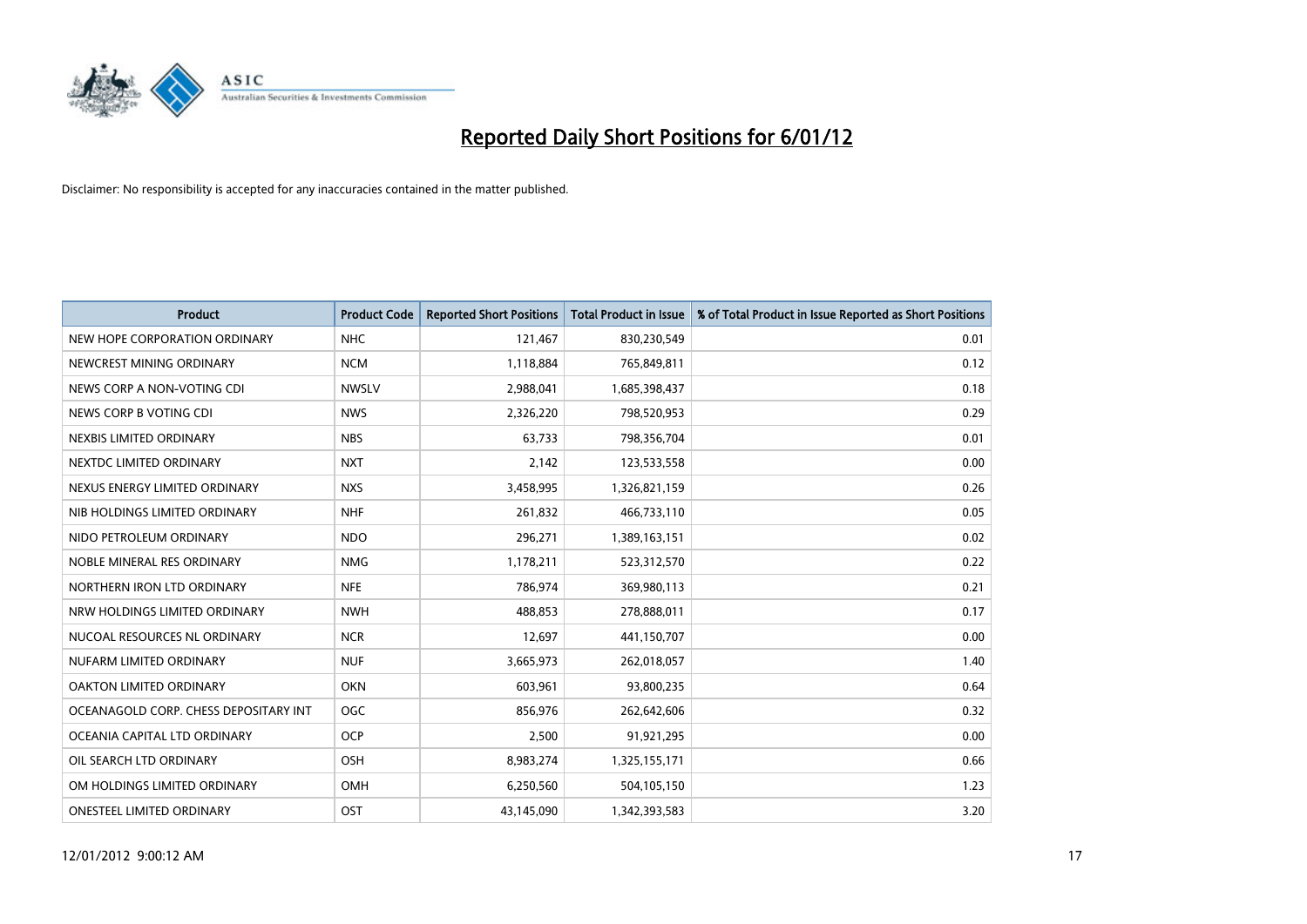

| <b>Product</b>                 | <b>Product Code</b> | <b>Reported Short Positions</b> | <b>Total Product in Issue</b> | % of Total Product in Issue Reported as Short Positions |
|--------------------------------|---------------------|---------------------------------|-------------------------------|---------------------------------------------------------|
| ORICA LIMITED ORDINARY         | ORI                 | 2,295,822                       | 365,007,037                   | 0.61                                                    |
| ORIGIN ENERGY ORDINARY         | <b>ORG</b>          | 1,466,369                       | 1,086,164,479                 | 0.14                                                    |
| OROCOBRE LIMITED ORDINARY      | <b>ORE</b>          | 76,445                          | 103,195,029                   | 0.07                                                    |
| OROTONGROUP LIMITED ORDINARY   | ORL                 | 76,856                          | 40,880,902                    | 0.18                                                    |
| OTTO ENERGY LIMITED ORDINARY   | <b>OEL</b>          | 109,204                         | 1,138,290,071                 | 0.01                                                    |
| OZ MINERALS ORDINARY           | OZL                 | 8,526,757                       | 315,062,596                   | 2.70                                                    |
| <b>PACIFIC BRANDS ORDINARY</b> | <b>PBG</b>          | 7,763,396                       | 912,915,695                   | 0.85                                                    |
| PALADIN ENERGY LTD ORDINARY    | <b>PDN</b>          | 19,087,323                      | 835,484,064                   | 2.29                                                    |
| PANAUST LIMITED ORDINARY       | <b>PNA</b>          | 11,696,418                      | 593,992,185                   | 1.98                                                    |
| PANORAMIC RESOURCES ORDINARY   | PAN                 | 636,580                         | 207,050,710                   | 0.31                                                    |
| PAPERLINX LIMITED ORDINARY     | <b>PPX</b>          | 1,504,266                       | 609,280,761                   | 0.25                                                    |
| PAPILLON RES LTD ORDINARY      | <b>PIR</b>          | 520,684                         | 215,133,794                   | 0.24                                                    |
| PATTIES FOODS LTD ORDINARY     | PFL                 |                                 | 138,989,223                   | 0.00                                                    |
| PEET LIMITED ORDINARY          | <b>PPC</b>          | 88.038                          | 320,170,604                   | 0.03                                                    |
| PENINSULA ENERGY LTD ORDINARY  | <b>PEN</b>          | 1,493,377                       | 2,136,025,262                 | 0.07                                                    |
| PERILYA LIMITED ORDINARY       | PEM                 | 2,897                           | 769,316,426                   | 0.00                                                    |
| PERPETUAL LIMITED ORDINARY     | PPT                 | 2,262,557                       | 41,980,678                    | 5.38                                                    |
| PERSEUS MINING LTD ORDINARY    | PRU                 | 1,731,643                       | 455,827,088                   | 0.37                                                    |
| PETSEC ENERGY ORDINARY         | <b>PSA</b>          | 223,332                         | 235,283,622                   | 0.09                                                    |
| PHARMAXIS LTD ORDINARY         | <b>PXS</b>          | 2.090.441                       | 305,890,989                   | 0.68                                                    |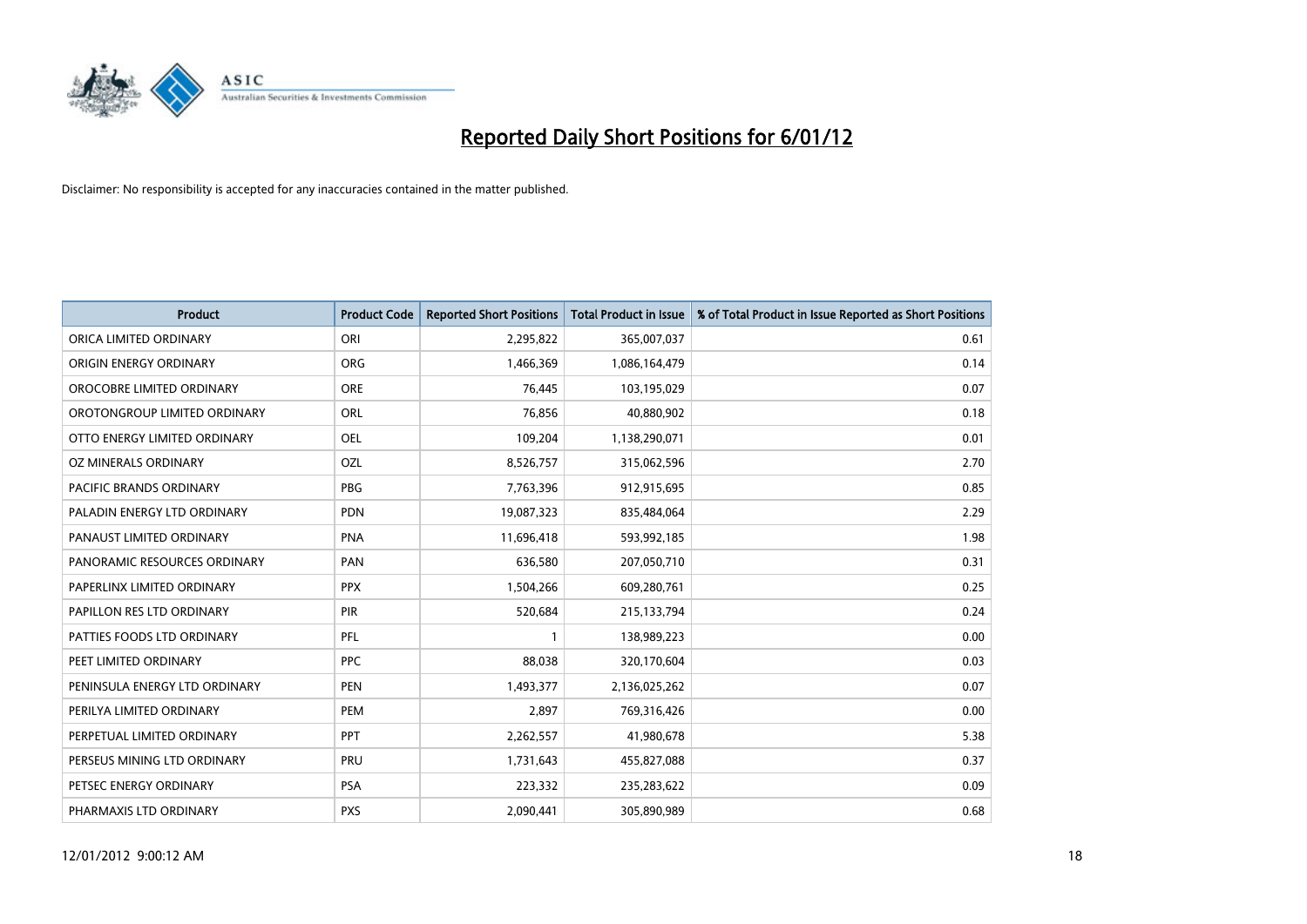

| <b>Product</b>                          | <b>Product Code</b> | <b>Reported Short Positions</b> | <b>Total Product in Issue</b> | % of Total Product in Issue Reported as Short Positions |
|-----------------------------------------|---------------------|---------------------------------|-------------------------------|---------------------------------------------------------|
| PHOTON GROUP LTD ORDINARY               | PGA                 | 250,510                         | 1,540,886,866                 | 0.02                                                    |
| PLATINUM ASSET ORDINARY                 | <b>PTM</b>          | 5,916,885                       | 561,347,878                   | 1.05                                                    |
| PLATINUM AUSTRALIA ORDINARY             | <b>PLA</b>          | 3,400,906                       | 442,130,039                   | 0.77                                                    |
| PLATINUM AUSTRALIA RIGHTS 24-JAN-12 DEF | <b>PLARA</b>        | 43,229                          | 45,338,004                    | 0.10                                                    |
| PLATINUM CAPITAL LTD ORDINARY           | <b>PMC</b>          |                                 | 165,756,878                   | 0.00                                                    |
| <b>PMP LIMITED ORDINARY</b>             | <b>PMP</b>          | 28.855                          | 326,662,253                   | 0.01                                                    |
| PORT BOUVARD LIMITED ORDINARY           | <b>PBD</b>          | 6,754                           | 593,868,295                   | 0.00                                                    |
| PREMIER INVESTMENTS ORDINARY            | <b>PMV</b>          | 812,552                         | 155,062,831                   | 0.51                                                    |
| PRIMA BIOMED LTD ORDINARY               | <b>PRR</b>          | 2,612,517                       | 1,041,704,654                 | 0.25                                                    |
| PRIMARY HEALTH CARE ORDINARY            | <b>PRY</b>          | 7,014,386                       | 500,336,679                   | 1.38                                                    |
| PRIME MEDIA GRP LTD ORDINARY            | <b>PRT</b>          | 2                               | 366,330,303                   | 0.00                                                    |
| PRIMEAG AUSTRALIA ORDINARY              | PAG                 | 65,060                          | 266,394,444                   | 0.03                                                    |
| PROGEN PHARMACEUTIC ORDINARY            | <b>PGL</b>          | 151,596                         | 24,709,097                    | 0.61                                                    |
| PROGRAMMED ORDINARY                     | <b>PRG</b>          | 533,065                         | 118,169,908                   | 0.44                                                    |
| PSIVIDA CORP CDI 1:1                    | <b>PVA</b>          | 6,878                           | 8,866,773                     | 0.08                                                    |
| <b>QANTAS AIRWAYS ORDINARY</b>          | QAN                 | 30,617,726                      | 2,265,123,620                 | 1.36                                                    |
| <b>OBE INSURANCE GROUP ORDINARY</b>     | <b>OBE</b>          | 24,537,512                      | 1,115,545,692                 | 2.16                                                    |
| OR NATIONAL LIMITED ORDINARY            | <b>ORN</b>          | 45,355,673                      | 2,440,000,000                 | 1.84                                                    |
| ORXPHARMA LTD ORDINARY                  | <b>ORX</b>          | 495,416                         | 144,278,190                   | 0.34                                                    |
| <b>QUBE LOGISTICS HLDG ORDINARY</b>     | <b>QUB</b>          | 3,213,394                       | 889,404,644                   | 0.35                                                    |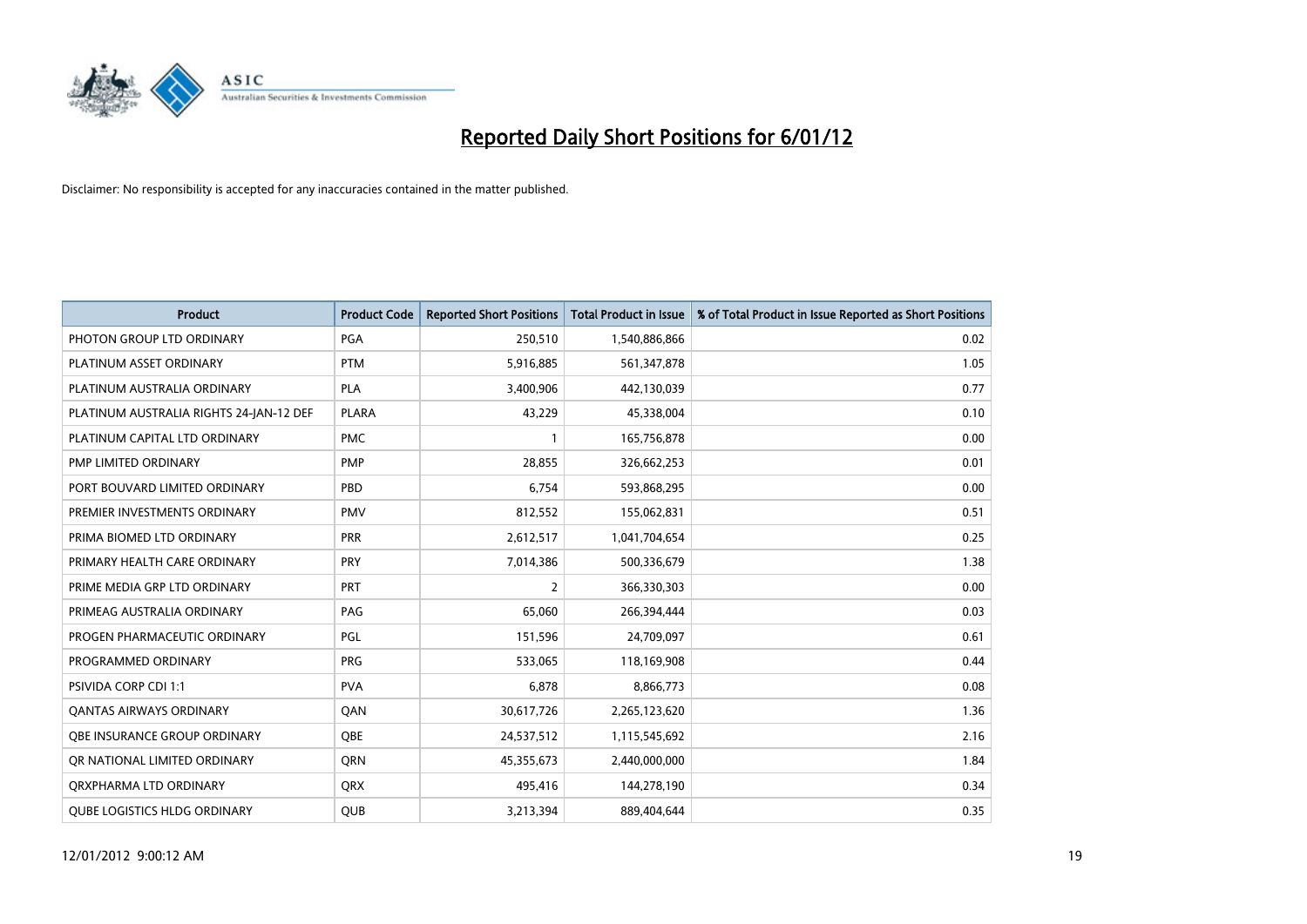

| <b>Product</b>                      | <b>Product Code</b> | <b>Reported Short Positions</b> | <b>Total Product in Issue</b> | % of Total Product in Issue Reported as Short Positions |
|-------------------------------------|---------------------|---------------------------------|-------------------------------|---------------------------------------------------------|
| RAMELIUS RESOURCES ORDINARY         | <b>RMS</b>          | 2,317,958                       | 335,775,519                   | 0.70                                                    |
| RAMSAY HEALTH CARE ORDINARY         | <b>RHC</b>          | 1,679,584                       | 202,081,252                   | 0.81                                                    |
| <b>RCR TOMLINSON ORDINARY</b>       | <b>RCR</b>          | 68,225                          | 133,475,516                   | 0.05                                                    |
| <b>REA GROUP ORDINARY</b>           | <b>REA</b>          | 366,120                         | 131,714,699                   | 0.27                                                    |
| <b>RECKON LIMITED ORDINARY</b>      | <b>RKN</b>          | 817,091                         | 132,839,672                   | 0.61                                                    |
| <b>RED 5 LIMITED ORDINARY</b>       | <b>RED</b>          | 3,752                           | 128,412,536                   | 0.00                                                    |
| <b>RED FORK ENERGY ORDINARY</b>     | <b>RFE</b>          | 7,696                           | 310,229,853                   | 0.00                                                    |
| REDBANK ENERGY LTD ORDINARY         | AEI                 | 19                              | 786,287                       | 0.00                                                    |
| REED RESOURCES LTD ORDINARY         | <b>RDR</b>          | 1,487,982                       | 264,742,501                   | 0.57                                                    |
| <b>REGIS RESOURCES ORDINARY</b>     | <b>RRL</b>          | 1,163,437                       | 438,664,248                   | 0.27                                                    |
| RESMED INC CDI 10:1                 | <b>RMD</b>          | 5,619,783                       | 1,556,242,300                 | 0.36                                                    |
| <b>RESOLUTE MINING ORDINARY</b>     | <b>RSG</b>          | 2,323,204                       | 621,874,535                   | 0.37                                                    |
| <b>RESOURCE GENERATION ORDINARY</b> | <b>RES</b>          | 157,911                         | 262,895,652                   | 0.06                                                    |
| RETAIL FOOD GROUP ORDINARY          | <b>RFG</b>          | 5,916                           | 108,229,282                   | 0.01                                                    |
| REVERSE CORP LIMITED ORDINARY       | <b>REF</b>          | 35,041                          | 92,382,175                    | 0.04                                                    |
| REX MINERALS LIMITED ORDINARY       | <b>RXM</b>          | 1,108,367                       | 153,635,519                   | 0.72                                                    |
| RHG LIMITED ORDINARY                | <b>RHG</b>          | 31,776                          | 308,483,177                   | 0.01                                                    |
| <b>RIALTO ENERGY ORDINARY</b>       | <b>RIA</b>          | 196,128                         | 375,006,264                   | 0.05                                                    |
| RIO TINTO LIMITED ORDINARY          | <b>RIO</b>          | 26,302,701                      | 435,758,720                   | 6.00                                                    |
| RIVERCITY MOTORWAY STAPLED          | <b>RCY</b>          | 132,000                         | 957,010,115                   | 0.01                                                    |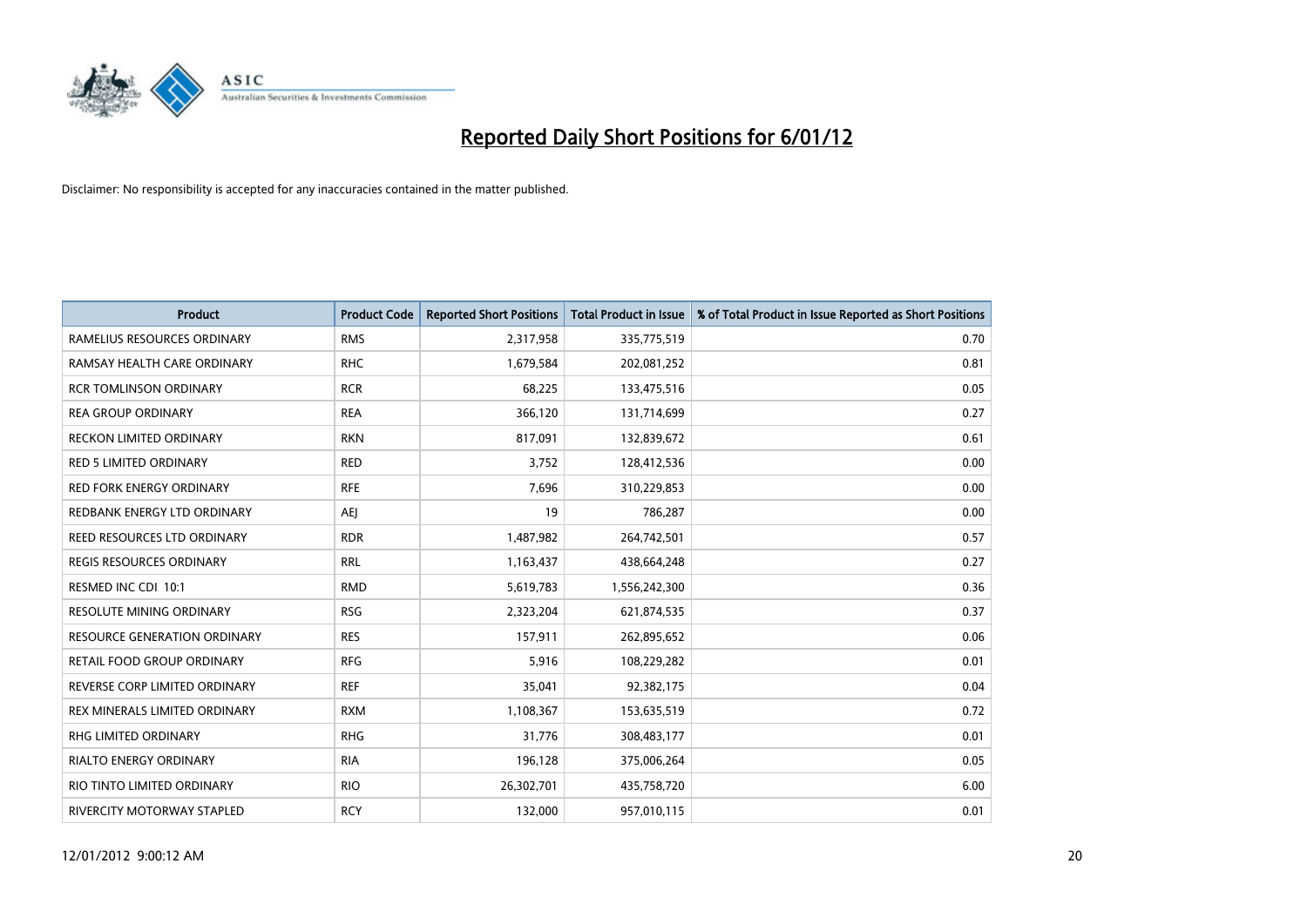

| <b>Product</b>                | <b>Product Code</b> | <b>Reported Short Positions</b> | <b>Total Product in Issue</b> | % of Total Product in Issue Reported as Short Positions |
|-------------------------------|---------------------|---------------------------------|-------------------------------|---------------------------------------------------------|
| ROC OIL COMPANY ORDINARY      | <b>ROC</b>          | 1,032,599                       | 682,506,352                   | 0.15                                                    |
| ROYAL WOLF HOLDINGS ORDINARY  | <b>RWH</b>          | 60,000                          | 100,387,052                   | 0.06                                                    |
| SAI GLOBAL LIMITED ORDINARY   | SAI                 | 1,768,323                       | 202,263,251                   | 0.86                                                    |
| SALMAT LIMITED ORDINARY       | <b>SLM</b>          | 482,031                         | 159,802,174                   | 0.29                                                    |
| SAMSON OIL & GAS LTD ORDINARY | SSN                 | 992,836                         | 1,750,549,320                 | 0.05                                                    |
| SANDFIRE RESOURCES ORDINARY   | <b>SFR</b>          | 1,345,766                       | 150,946,635                   | 0.89                                                    |
| <b>SANTOS LTD ORDINARY</b>    | <b>STO</b>          | 9,586,705                       | 941,918,453                   | 1.00                                                    |
| SARACEN MINERAL ORDINARY      | SAR                 | 3,271,226                       | 593,993,240                   | 0.55                                                    |
| SEDGMAN LIMITED ORDINARY      | SDM                 | 335,861                         | 212,215,619                   | 0.15                                                    |
| SEEK LIMITED ORDINARY         | <b>SEK</b>          | 15,175,614                      | 337,101,307                   | 4.50                                                    |
| SELECT HARVESTS ORDINARY      | SHV                 | 35,509                          | 56,392,664                    | 0.07                                                    |
| SENETAS CORPORATION ORDINARY  | <b>SEN</b>          | 756,999                         | 463,105,195                   | 0.16                                                    |
| SENEX ENERGY LIMITED ORDINARY | <b>SXY</b>          | 509,914                         | 920,967,416                   | 0.05                                                    |
| SERVCORP LIMITED ORDINARY     | SRV                 | 26,183                          | 98,440,807                    | 0.03                                                    |
| SERVICE STREAM ORDINARY       | <b>SSM</b>          | 344,663                         | 283,418,867                   | 0.12                                                    |
| SEVEN GROUP HOLDINGS ORDINARY | <b>SVW</b>          | 909,952                         | 306,410,281                   | 0.29                                                    |
| SEVEN WEST MEDIA LTD ORDINARY | <b>SWM</b>          | 2,266,247                       | 645,719,542                   | 0.34                                                    |
| SIGMA PHARMACEUTICAL ORDINARY | <b>SIP</b>          | 10,801,474                      | 1,178,626,572                 | 0.91                                                    |
| SILEX SYSTEMS ORDINARY        | <b>SLX</b>          | 562,738                         | 170,133,997                   | 0.33                                                    |
| SILVER LAKE RESOURCE ORDINARY | <b>SLR</b>          | 171,159                         | 220.264.064                   | 0.09                                                    |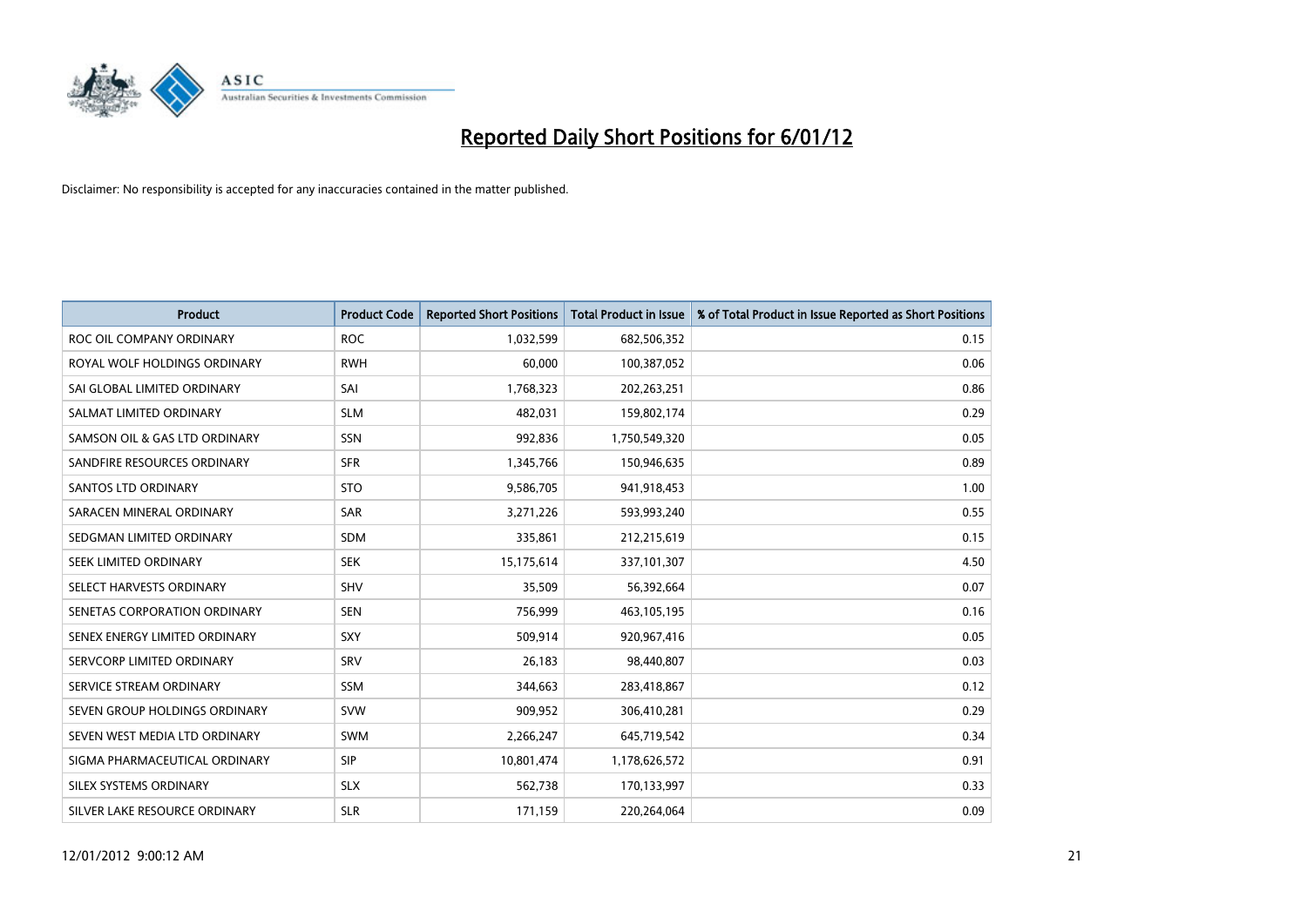

| <b>Product</b>                           | <b>Product Code</b> | <b>Reported Short Positions</b> | <b>Total Product in Issue</b> | % of Total Product in Issue Reported as Short Positions |
|------------------------------------------|---------------------|---------------------------------|-------------------------------|---------------------------------------------------------|
| SIMS METAL MGMT LTD ORDINARY             | SGM                 | 3,637,318                       | 206,338,686                   | 1.77                                                    |
| SINGAPORE TELECOMM. CHESS DEPOSITARY INT | <b>SGT</b>          | 5,172,955                       | 193,216,752                   | 2.66                                                    |
| SIRIUS RESOURCES NL ORDINARY             | <b>SIR</b>          | 82,500                          | 150,934,586                   | 0.05                                                    |
| SKILLED GROUP LTD ORDINARY               | <b>SKE</b>          | 40,560                          | 233,403,776                   | 0.01                                                    |
| SMS MANAGEMENT, ORDINARY                 | <b>SMX</b>          | 266,410                         | 68,290,180                    | 0.40                                                    |
| SONIC HEALTHCARE ORDINARY                | <b>SHL</b>          | 4,858,712                       | 389,969,875                   | 1.25                                                    |
| SOUL PATTINSON (W.H) ORDINARY            | SOL                 | 2,045                           | 239,394,962                   | 0.00                                                    |
| SOUTH BOULDER MINES ORDINARY             | <b>STB</b>          | 153,745                         | 91,585,688                    | 0.16                                                    |
| SP AUSNET STAPLED SECURITIES             | <b>SPN</b>          | 2,100,672                       | 2,896,219,682                 | 0.07                                                    |
| SPARK INFRASTRUCTURE STAPLED NOTE & UNIT | SKI                 | 18,314,688                      | 1,326,734,264                 | 1.37                                                    |
| SPDR 200 FUND ETF UNITS                  | <b>STW</b>          | 8                               | 51,878,556                    | 0.00                                                    |
| SPECIALTY FASHION ORDINARY               | <b>SFH</b>          | 797,180                         | 192,086,121                   | 0.42                                                    |
| SPOTLESS GROUP LTD ORDINARY              | <b>SPT</b>          | 243,266                         | 265,454,407                   | 0.09                                                    |
| ST BARBARA LIMITED ORDINARY              | <b>SBM</b>          | 5,783,543                       | 325,615,389                   | 1.78                                                    |
| STANMORE COAL LTD ORDINARY               | <b>SMR</b>          | 17,231                          | 146,373,973                   | 0.01                                                    |
| STARPHARMA HOLDINGS ORDINARY             | SPL                 | 1,831,458                       | 280,635,325                   | 0.63                                                    |
| STH AMERICAN COR LTD ORDINARY            | SAY                 | 9,200                           | 257,785,604                   | 0.00                                                    |
| STHN CROSS MEDIA ORDINARY                | <b>SXL</b>          | 2,446,946                       | 705,766,444                   | 0.36                                                    |
| STOCKLAND UNITS/ORD STAPLED              | <b>SGP</b>          | 33,262,710                      | 2,316,449,153                 | 1.43                                                    |
| STRAITS RES LTD. ORDINARY                | SRO                 | 494,059                         | 324,796,141                   | 0.15                                                    |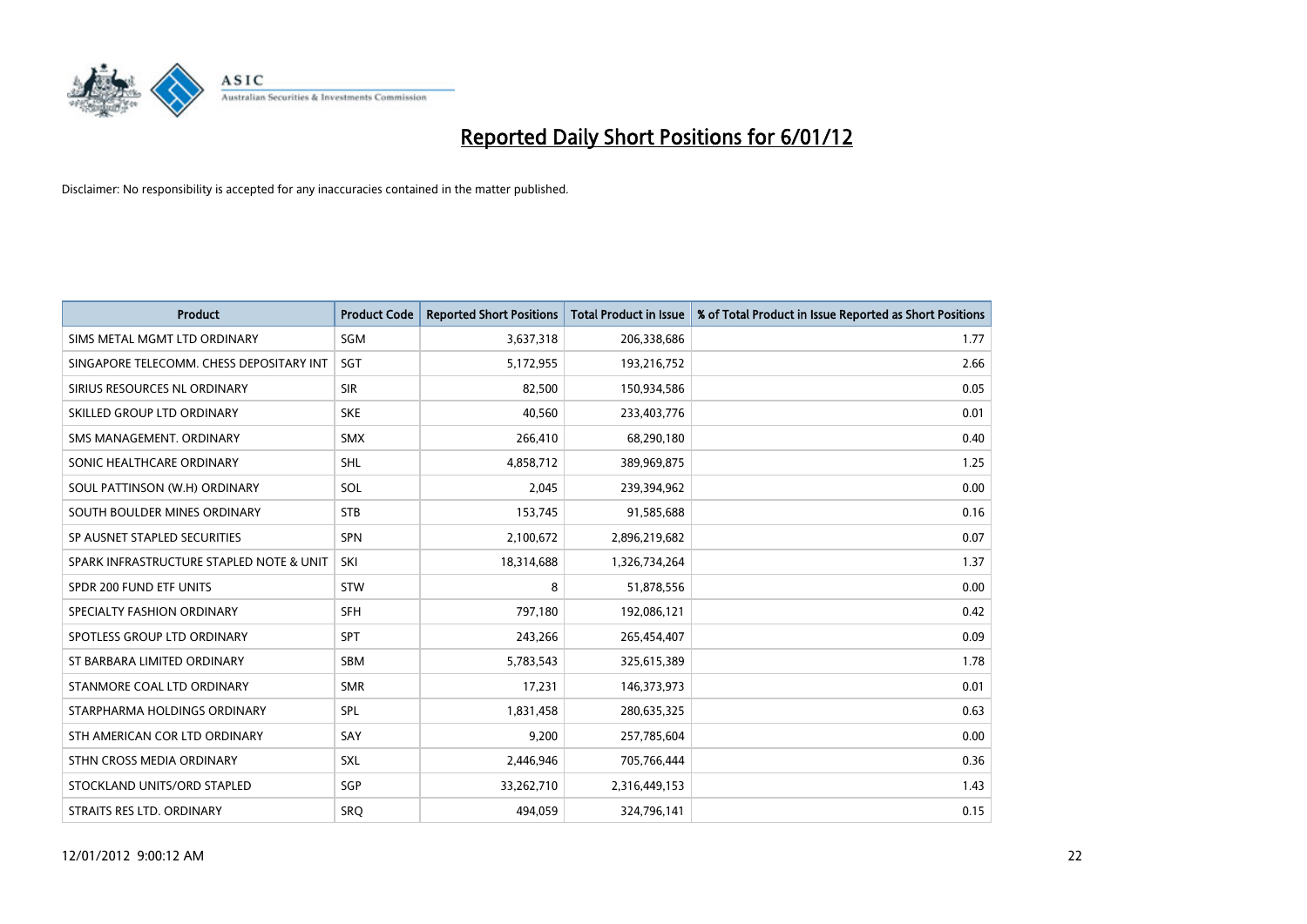

| <b>Product</b>                      | <b>Product Code</b> | <b>Reported Short Positions</b> | <b>Total Product in Issue</b> | % of Total Product in Issue Reported as Short Positions |
|-------------------------------------|---------------------|---------------------------------|-------------------------------|---------------------------------------------------------|
| <b>STW COMMUNICATIONS ORDINARY</b>  | SGN                 | 285,524                         | 362,809,851                   | 0.07                                                    |
| SUNCORP GROUP LTD ORDINARY          | <b>SUN</b>          | 9,494,243                       | 1,286,600,980                 | 0.74                                                    |
| SUNDANCE ENERGY ORDINARY            | <b>SEA</b>          | 150,213                         | 277,098,474                   | 0.05                                                    |
| SUNDANCE RESOURCES ORDINARY         | <b>SDL</b>          | 5,210,498                       | 2,923,322,169                 | 0.18                                                    |
| SUNLAND GROUP LTD ORDINARY          | <b>SDG</b>          | 26,203                          | 201,578,526                   | 0.01                                                    |
| SUPER RET REP LTD ORDINARY          | <b>SUL</b>          | 2,940,737                       | 194,754,593                   | 1.49                                                    |
| SWICK MINING ORDINARY               | <b>SWK</b>          | 1,548                           | 237,024,970                   | 0.00                                                    |
| SYD AIRPORT STAPLED US PROHIBIT.    | SYD                 | 2,900,891                       | 1,861,210,782                 | 0.14                                                    |
| SYMEX HOLDINGS ORDINARY             | <b>SYM</b>          | 6,633                           | 191,593,493                   | 0.00                                                    |
| TABCORP HOLDINGS LTD ORDINARY       | <b>TAH</b>          | 3,558,200                       | 712,805,880                   | 0.49                                                    |
| <b>TALENT2 INTERNATION ORDINARY</b> | <b>TWO</b>          | 4,305                           | 147,403,701                   | 0.00                                                    |
| TANAMI GOLD NL ORDINARY             | <b>TAM</b>          | 150,121                         | 260,997,677                   | 0.06                                                    |
| TAP OIL LIMITED ORDINARY            | <b>TAP</b>          | 2,680,007                       | 240,995,311                   | 1.12                                                    |
| TASSAL GROUP LIMITED ORDINARY       | <b>TGR</b>          | 82,289                          | 146,304,404                   | 0.05                                                    |
| <b>TATTS GROUP LTD ORDINARY</b>     | <b>TTS</b>          | 9,700,092                       | 1,340,758,701                 | 0.72                                                    |
| TELECOM CORPORATION ORDINARY        | <b>TEL</b>          | 6,942,936                       | 1,925,409,580                 | 0.34                                                    |
| TELSTRA CORPORATION, ORDINARY       | <b>TLS</b>          | 37,968,460                      | 12,443,074,357                | 0.30                                                    |
| TEN NETWORK HOLDINGS ORDINARY       | <b>TEN</b>          | 50,523,373                      | 1,045,236,720                 | 4.83                                                    |
| TERANGA GOLD CORP CDI 1:1           | <b>TGZ</b>          | 105,615                         | 156,699,787                   | 0.06                                                    |
| TEXON PETROLEUM LTD ORDINARY        | <b>TXN</b>          | 28.057                          | 242,539,848                   | 0.01                                                    |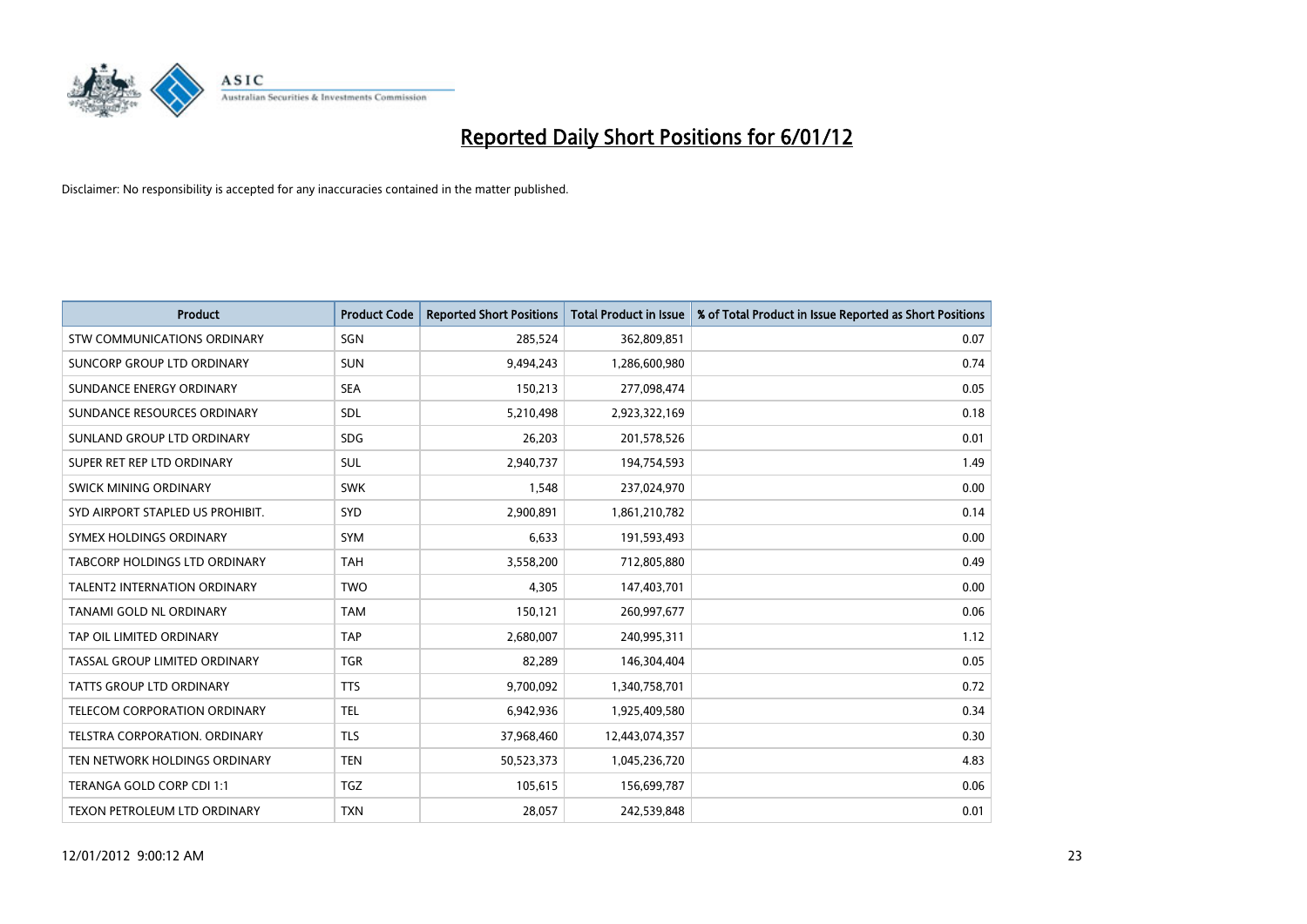

| <b>Product</b>                       | <b>Product Code</b> | <b>Reported Short Positions</b> | <b>Total Product in Issue</b> | % of Total Product in Issue Reported as Short Positions |
|--------------------------------------|---------------------|---------------------------------|-------------------------------|---------------------------------------------------------|
| TFS CORPORATION LTD ORDINARY         | <b>TFC</b>          | 84.096                          | 279,621,829                   | 0.03                                                    |
| THAKRAL HOLDINGS GRP ORDINARY/UNIT   | <b>THG</b>          | $\overline{2}$                  | 585,365,014                   | 0.00                                                    |
| THE REJECT SHOP ORDINARY             | <b>TRS</b>          | 1,503,238                       | 26,071,170                    | 5.76                                                    |
| THOR MINING PLC CHESS DEPOSITARY 1:1 | <b>THR</b>          | 2,307                           | 222,489,120                   | 0.00                                                    |
| THORN GROUP LIMITED ORDINARY         | <b>TGA</b>          | 60,403                          | 146,091,970                   | 0.03                                                    |
| <b>TIGER RESOURCES ORDINARY</b>      | <b>TGS</b>          | 1,813,510                       | 671,110,549                   | 0.25                                                    |
| TISHMAN SPEYER UNITS                 | <b>TSO</b>          | 185,761                         | 338,440,904                   | 0.05                                                    |
| TNG LIMITED ORDINARY                 | <b>TNG</b>          | 4,321                           | 284,803,062                   | 0.00                                                    |
| TOLL HOLDINGS LTD ORDINARY           | <b>TOL</b>          | 20,343,169                      | 717,133,875                   | 2.81                                                    |
| TORO ENERGY LIMITED ORDINARY         | <b>TOE</b>          | 35,404                          | 975,436,676                   | 0.00                                                    |
| <b>TOWER LIMITED ORDINARY</b>        | <b>TWR</b>          | 689,519                         | 265,176,580                   | 0.26                                                    |
| TOX FREE SOLUTIONS ORDINARY          | <b>TOX</b>          | 16,801                          | 111,130,608                   | 0.01                                                    |
| TPG TELECOM LIMITED ORDINARY         | <b>TPM</b>          | 3,250,603                       | 793,808,141                   | 0.40                                                    |
| <b>TRANSFIELD SERVICES ORDINARY</b>  | <b>TSE</b>          | 3,678,747                       | 546,763,410                   | 0.67                                                    |
| TRANSPACIFIC INDUST, ORDINARY        | <b>TPI</b>          | 6,560,433                       | 1,578,209,025                 | 0.41                                                    |
| TRANSURBAN GROUP TRIPLE STAPLED SEC. | <b>TCL</b>          | 6,187,134                       | 1,451,447,154                 | 0.42                                                    |
| TREASURY WINE ESTATE ORDINARY        | <b>TWE</b>          | 14,639,757                      | 647,227,144                   | 2.25                                                    |
| TRINITY GROUP STAPLED SECURITIES     | <b>TCQ</b>          | 3,419                           | 193,235,631                   | 0.00                                                    |
| TROY RESOURCES LTD ORDINARY          | <b>TRY</b>          | 68,803                          | 88,608,823                    | 0.06                                                    |
| UGL LIMITED ORDINARY                 | UGL                 | 3,632,479                       | 166,315,038                   | 2.18                                                    |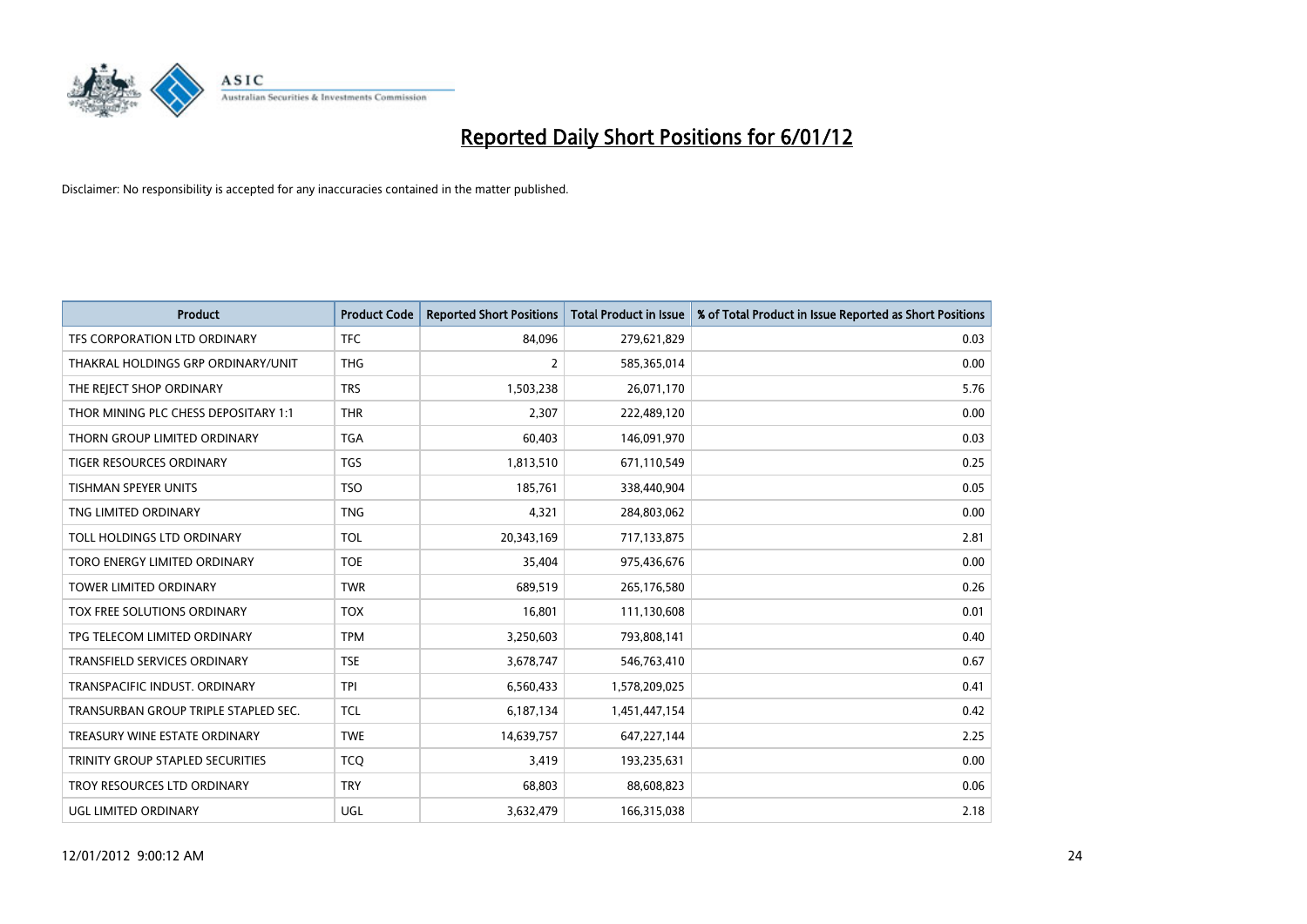

| <b>Product</b>                           | <b>Product Code</b> | <b>Reported Short Positions</b> | <b>Total Product in Issue</b> | % of Total Product in Issue Reported as Short Positions |
|------------------------------------------|---------------------|---------------------------------|-------------------------------|---------------------------------------------------------|
| UNILIFE CORPORATION CDI 6:1              | <b>UNS</b>          | 211,168                         | 261,003,756                   | 0.08                                                    |
| UXC LIMITED ORDINARY                     | <b>UXC</b>          | 2,142                           | 306,933,250                   | 0.00                                                    |
| <b>VDM GROUP LIMITED ORDINARY</b>        | <b>VMG</b>          | 11,116                          | 932,493,835                   | 0.00                                                    |
| <b>VENTNOR RES LTD ORDINARY</b>          | <b>VRX</b>          | 3,511                           | 43,310,087                    | 0.01                                                    |
| <b>VENTURE MINERALS ORDINARY</b>         | <b>VMS</b>          | 364,584                         | 221,093,592                   | 0.16                                                    |
| <b>VIEW RESOURCES LTD ORDINARY</b>       | <b>VRE</b>          | 1,760                           | 881,953,670                   | 0.00                                                    |
| <b>VILLAGE ROADSHOW LTD ORDINARY</b>     | <b>VRL</b>          | 200                             | 151,509,841                   | 0.00                                                    |
| <b>VIRGIN AUS HLDG LTD ORDINARY</b>      | <b>VAH</b>          | 18,026,840                      | 2,210,197,600                 | 0.81                                                    |
| <b>VITA GROUP LTD ORDINARY</b>           | <b>VTG</b>          | 75,190                          | 142,499,800                   | 0.05                                                    |
| VITERRA INC CDI 1:1                      | <b>VTA</b>          | 3,828                           | 68,629,939                    | 0.01                                                    |
| <b>WATPAC LIMITED ORDINARY</b>           | <b>WTP</b>          | 16,461                          | 185,160,973                   | 0.00                                                    |
| <b>WDS LIMITED ORDINARY</b>              | <b>WDS</b>          | 701                             | 144,740,614                   | 0.00                                                    |
| WEBIET LIMITED ORDINARY                  | <b>WEB</b>          | 56,074                          | 72,914,803                    | 0.08                                                    |
| <b>WESFARMERS LIMITED ORDINARY</b>       | <b>WES</b>          | 28,765,761                      | 1,006,460,744                 | 2.86                                                    |
| WESFARMERS LIMITED PARTIALLY PROTECTED   | <b>WESN</b>         | 58,263                          | 150,611,418                   | 0.05                                                    |
| <b>WESTERN AREAS NL ORDINARY</b>         | <b>WSA</b>          | 9,062,084                       | 179,735,899                   | 5.03                                                    |
| WESTERN DESERT RES. ORDINARY             | <b>WDR</b>          | 948                             | 208,544,203                   | 0.00                                                    |
| WESTFIELD GROUP ORD/UNIT STAPLED SEC     | <b>WDC</b>          | 9,644,632                       | 2,308,988,539                 | 0.38                                                    |
| <b>WESTFIELD RETAIL TST UNIT STAPLED</b> | <b>WRT</b>          | 45,768,990                      | 3,054,166,195                 | 1.47                                                    |
| WESTPAC BANKING CORP ORDINARY            | <b>WBC</b>          | 67,474,456                      | 3,053,981,033                 | 2.18                                                    |